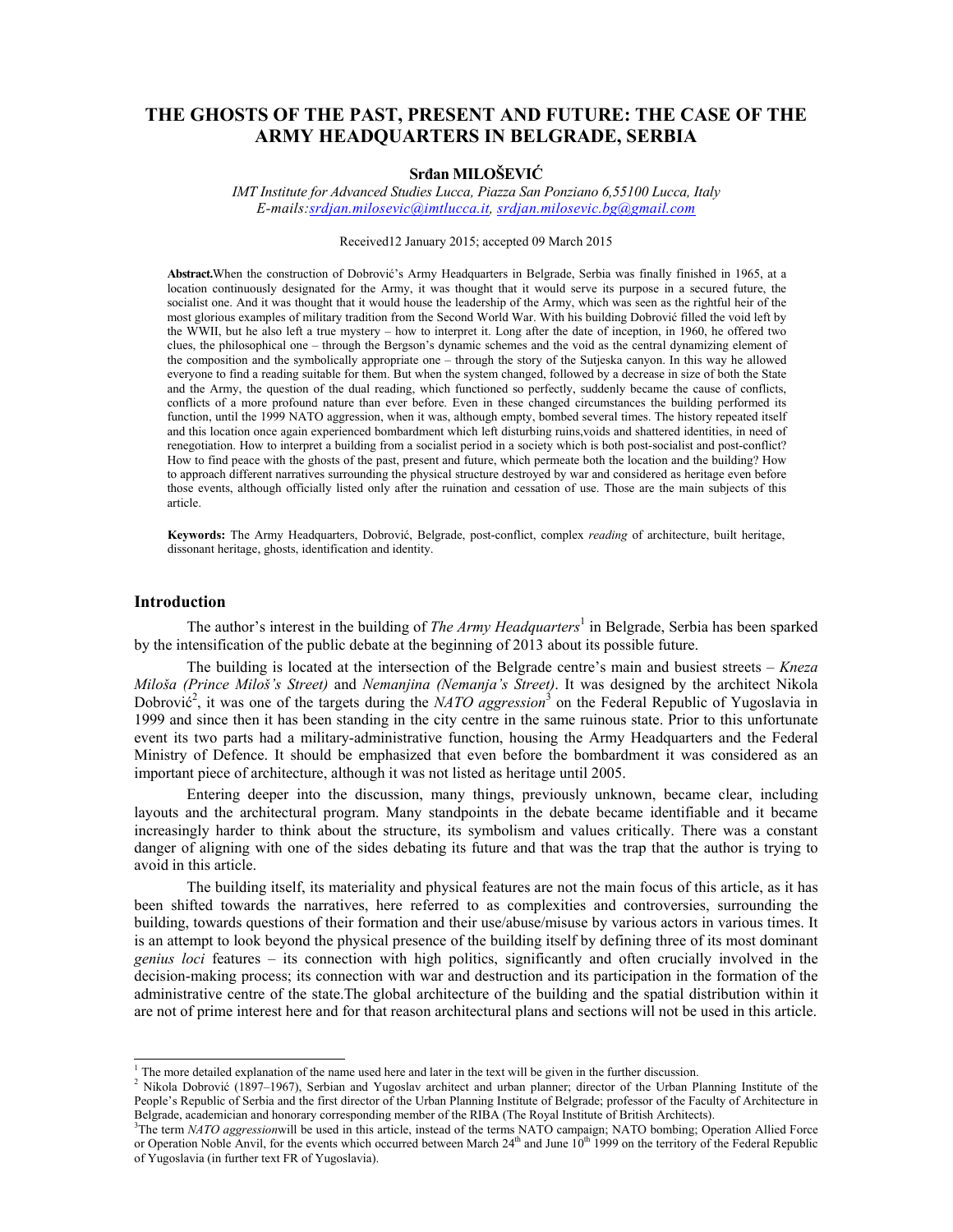The discussion, initiated by governmental institutions and officials and heated by the media, was transferred from the professional (architectural and theoretical) arena into the public sphere. By analysing the discussion it became possible to conclude that complexities and controversies surrounding every aspect of the Army Headquarter are preventing the possibility of reaching consensus in any of the vital questions, regarding its future. These complexities and controversies are numerous and it is possible to divide them into those preceding the moment in which the buildings were erected, those that appeared in the construction process and during its use and those that appeared at the time of and after the NATO aggression. This article is an attempt to make an explanatory list, by no means a final one, of the complexities and controversies surrounding the Army Headquarters, in hope that it could be used as a tool for a critical assessment of the object and its past, present and possible future/s. This article will also point to the political influence behind the creation of the general public opinion, which shifts it into the most desirable direction (for the governmental officials, of course) – towards the investor's model of reconstruction, i.e. demolition and construction of a new building. It will also point to the reactions of the professional public and their willingness to standup in the defence of something perceived worth safeguarding for the generations to come.

### **Methodology**

 $\overline{\phantom{0}}$ 

 Being outside of the country at the time when the discussion about the future of this building became the focus of the public attention has been both a limitation and an advantage. Limiting was the possibility to access and verify data and sources, both from persons and/or from written publication, confining it to some online editions of quotidian and periodic press, and internet presentations of diverse institutions and interested groups and individuals. Advantageous was the possibility of forming a more clear and critical image of the entire debate, its actors and their arguments. Occasional visits to Belgrade, undertaken in 2013 and 2014, brought an opportunity to collect other material written and published on this topic. It also brought a possibility to follow on-site changes of the physical structure itself, until the most recent development – demolition of the entrance to Building B. The material collected in this way and sources quoted in it served as a basis for extracting factual and interpretative data about the location, the building itself, the architect and the narratives originating prior to the most recent debate. Those sources will be heavily cited in the following discussion, although, whenever it was possible, primary sources were used. This was deemed necessary in order to broadly explain the settings and contexts. The information obtained in this way and especially those from secondary sources had to be taken "*cum grano salis*", because their writers' ultimate affiliations and alignments were unknown to the author of this article. Translations of the material from the sources in Serbian and quoted here were done by the author.

 For the purposes of this article the outcomes of two internet undertakings will be used. First are the results of the *public voice* regarding the future of the Army Headquarters, an online public opinion poll<sup>4</sup> presented here in two cross-sections, from October 2013 and October 2014. It contained only one question "What do you think should be done with the Army Headquarters building?" followed with three possible answers: demolition and the construction of a new object; reconstruction to the original state; compromise between renewal and redevelopment. The poll started on March  $15<sup>th</sup>$  2013 and lasted until November  $1<sup>st</sup>$  2014. By October 27<sup>th</sup> 2014 7017 participants took part<sup>5</sup>. The second are the results of the online petition<sup>6</sup> against the demolition of the Army Headquarters organized by the Editorial Board of the Facebook page "Srpski arhitekti/Serbian architects". The petition is public, but the majority of the signees are professionals in the field of architecture<sup>7</sup>.

Being surprised with the October 2013 poll results, in the same month the author performed a smallscale poll among its Facebook friends using exactly the same question and offered answers. In this way 36 complete answers from the total of 50 invited Facebook friends were collected. The structure of invited participants was diverse in terms of professional and political orientation, age and gender. The obtained results were used as a comparison with the results of the online poll.

The article is divided in the following sections: Introduction, Methodology, 10 chapters dealing with specific narratives surrounding the building and Conclusions. Throughout the article a significant number of footnotes have been used to explain the global context in which the building and its narratives were/are situated.

For personal names and source referencing, transliteration from Serbian to English will be used.

<sup>4</sup> Beobuild, an internet portal dedicated to the construction projects and urban news from Belgrade (BEOBUILD 2014)  ${}^{5}E$ -mail communication with the owner of the www.beobuild.rs website (answer received on November 3<sup>rd</sup> 2014). Number of participants in October 2013 is unknown.

 $^{6}$ 1622 signatures on October 20<sup>th</sup> 2013, and 2400 signatures on October 28<sup>th</sup> 2014. (Peticija 2014)

 $\frac{1}{2}$  E-mail communication with the creator of the petition (answer to email inquiry received on November  $5<sup>th</sup>$  2014).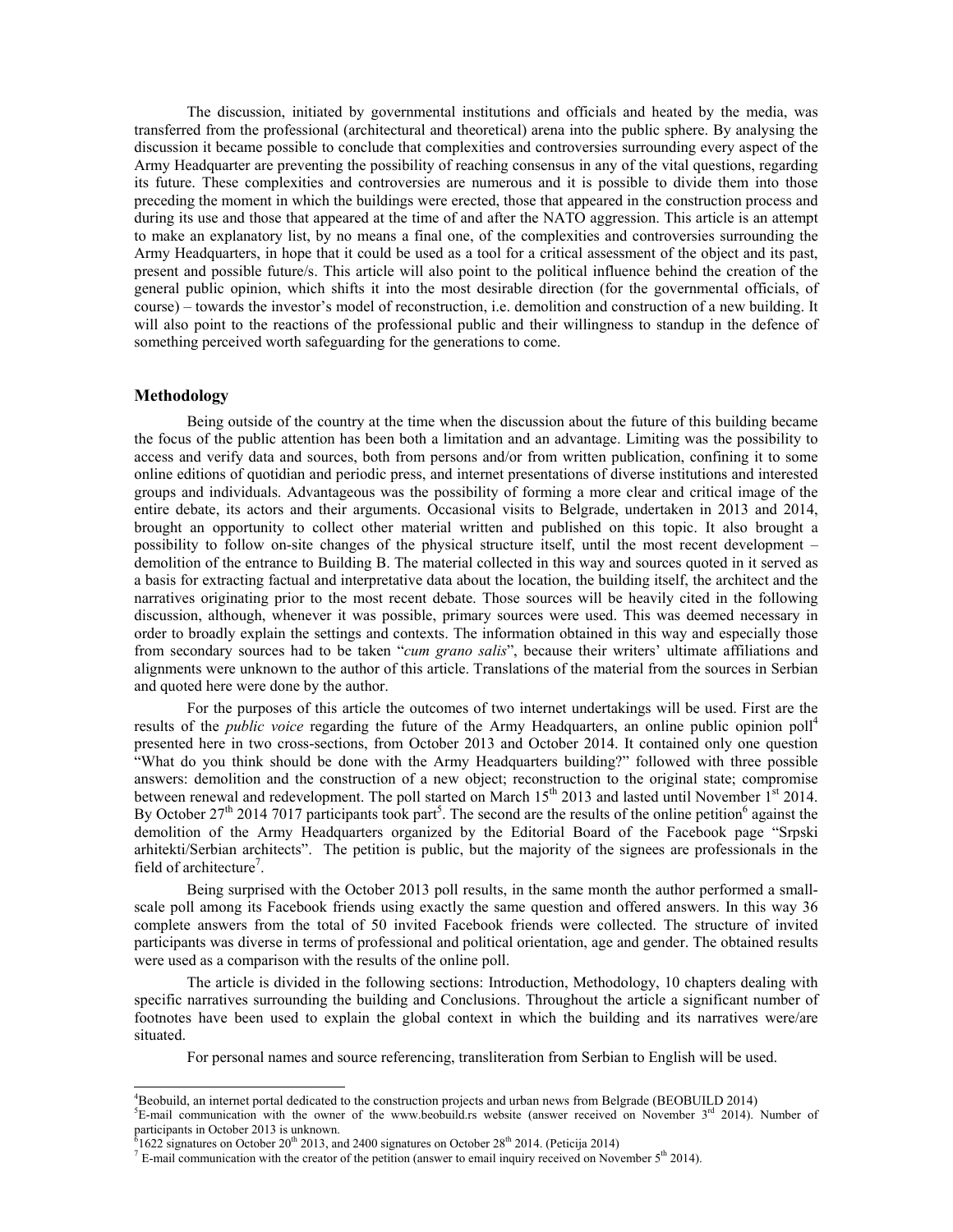#### **Untangling the inextricable – name**

 Translating anything from one language to another in general and personal names and nouns in particular is a painstaking and praiseworthy job. This job is even harder when the meaning and the scope of the name are not quite clear in the original language itself. Following the Latin proverb *"Nomen est omen"*, the proper and correct naming of Dobrović's work would be an extremely interesting topic not just to begin with, but for all further consideration.

 During its lifespan and even in its present state, the building was/is known under many names. As it continuously served for a military purpose, all name changes are the result of organizational changes of the state institution for which it was made in the first place and itsneeds of the moment<sup>8</sup>. In the moment of its inception in 1953, it was intended to house *DSZPNO* (Državni Sekretarijat Za Poslove Narodne Odbrane – State Secretariat for the Management of People's Defence), later renamed *DSNO* (Državni Sekretarijat za Narodnu Odbranu – State Secretariat for the People's Defence), and even later, but still in the socialist Yugoslavia, renamed to *SSNO* (Savezni Sekretarijat za Narodnu Odbranu – Federal Secretariat for the People's Defence). Throughout the time of socialism in Yugoslavia, the two buildings of the complex were simply referred to as *Building A* and *Building B*. Only with the end of socialist time<sup>9</sup>, when the size of both the country and its army decreased, to two buildings were assigned different roles and different names. Building A became known as *Generalštab Vojske Jugoslavije (The Yugoslav Army General Staff Building)*, while the Building B housed *Savezno ministarstvo odbrane (The Federal Ministry of Defence)*. However, in their attempt to appropriate the space, and especially such secretive, distant and for the majority of the people unreachable and non-visitable space, the wide public used the term *Generalštab (The General Staff Building)* for the whole complex. The name was short and easy to remember, but it created an additional confusion in this field, because the building on the adjacent parcel was also known under the same name. As a way of making a distinction between the two, that building started being referred to as *Stari Generalštab (The Old General Staff Building)* or *Baumgartenov Generalštab (The Baumgarten's General Staff Building)* according to the name of its architect<sup>10</sup>. Under this cumulative name of *Generalstab (The General Staff Building)* these buildings left a strong and lasting mental impression in the mind of most of the outside viewers. Under that name the buildings met the NATO bombs, although during those days in 1999 the media were trying to make a distinction of the names, according to their function at the time, not always successfully<sup>11</sup> and thus deepening the confusion. When the National Institute for the Protection of Cultural Monuments, in 2005, listed these buildings as monuments of culture a strange phrasing was used, as if the existing confusion about the name and to what it refers to was not serious enough. The phrase used was again a cumulative name *Zgrade Generalštaba Vojske Srbije i Crne Gore i Ministarstva odbrane (The Buildings of the Army of Serbia and Montenegro General Staff and the Ministry of Defence)*, and it was problematic from several aspects. For the discussion here, the most interesting one is the use of the name of the country-of-the-moment $1<sup>2</sup>$  to name one part of the complex. This part has never housed the Army of Serbia and Montenegro's General Staff offices, as it was constituted in 2003 on a location to which The Yugoslav Army General Staff offices were moved even before March 1999. Whether this was a political decision to mark a clear distinction between the previous period of Yugoslavia, interpreted as negative and unwanted and the new state organization, defined as positive and preferable, might be a subject for another discussion.

Following this name confusion in the Serbian language, the same continues in English as well. Some commentators, writing about the building, translate the term *Generalštab* into the phrase *The Yugoslav Army Headquarters* or in a simplified form *The Army Headquarters* (Jovanović-Weiss 2000). DOCOMOMO<sup>13</sup> listing buildings as "Heritage in danger" used the phrase *Complex of Military Headquarters* (DOCOMOMO 2013a), while others use the Serbian name *Generalštab* in their writings (Kulić 2010). Although the most accurate translation to English would be *The Yugoslav Army General Staff Building* (for *Building A*) and *The Federal Ministry of Defence Building* (for *Building B*), for the purpose of this article a shorter and more cumulative name will be used for both buildings: *The Army Headquarters*.

l

<sup>&</sup>lt;sup>8</sup>Hereinafter the names will be given first in Serbian and then in English, allowing the reader to follow the name change. All the abbreviations will be explained in the text, and the full names in Serbian are written with capitalized first letters of the words (not the correct Serbian orthography) to emphasize the creation of the abbreviations.

<sup>9</sup> Roughly taken, in 1991/1992.

<sup>&</sup>lt;sup>10</sup>Please refer to the footnote 20.

<sup>&</sup>lt;sup>11</sup> Personal recollections.

<sup>&</sup>lt;sup>12</sup> Successive changes of state organization: 1943–1945 Democratic Federative Yugoslavia; 1945–1963 Federative People's Republic of Yugoslavia; 1963–1991/2 Socialist Federal Republic of Yugoslavia; 1992–2003 Federal Republic of Yugoslavia; 2003–2006 State Union of Serbia and Montenegro.

<sup>&</sup>lt;sup>13</sup>DOCOMOMO – International Committee for documentation and conservation of buildings, sites and neighbourhoods of the Modern movement.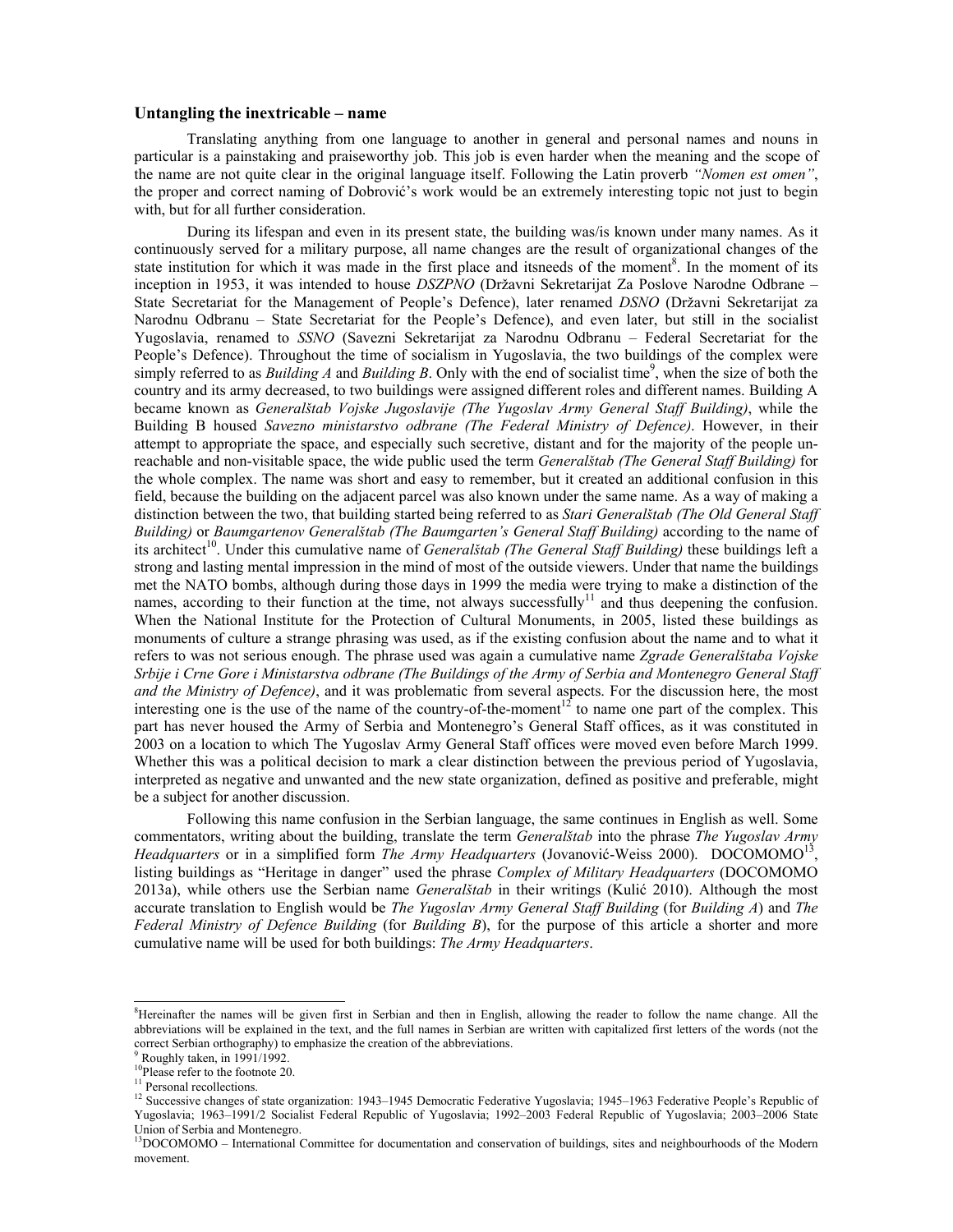#### **Untangling the inextricable – location**

A good source on the history of the location, its formations, developments, destructions and redevelopments, but also its symbolic and representative meanings over the span of nearly three centuries and up to the period preceding 1999 is the book by the architect Bojan Kovačević (2001). A broader draw from Kovačević's book in the form of free reinterpretation, in combination with the author's personal knowledge of national history may be justified as an attempt to point toward the connections between the location on which the Army Headquarters was later built with high politics, destruction during the armed conflict and public image creation.

The history of the location starts with the second<sup>14</sup> Austrian takeover of Belgrade and with their wish to strengthen its role as a stronghold in their further advancement toward east and south. In order to assure this, the mono-confessional (Roman Catholic) and the mono-ethnic (German) situation had to be established inside the fortress. Inhabitants who did not fit into this preferable image had to be moved outside the outer walls to newly established settlements, designed, according to the fashion of the moment, in an orthogonal grid. For the Christian Orthodox population this settlement under the name "Serbian settlement" or "Lower Sava Settlement<sup> $15$ </sup> was formed in 1723–1724. Composed of 23 regular rectangular blocks in a semi-rigid grid parallel and perpendicular to the Sava River it followed the morphology of the terrain. In one of the central blocks, transformed into a square, was a small, wooden church. This settlement was short-lived and soon after the Ottoman-Turkish conquest in 1739, followed by imposed demolition, revenge and plague, few of the remaining inhabitants moved to the settlement inside the fortress walls. Some of the houses were still in a liveable condition and soon were occupied by the Roma population and throughout the XVIII century it was one of the favelas surrounding Belgrade. In May  $1804^{16}$  as part of the insurgents' attempt to invade the fortress, it was completely destroyed and all traces were erased. Following the grant of the administrative autonomy in 183017, the Serbian ruler, prince Miloš Obrenović, started to contemplate on the formation of the new capital18 – *New Belgrade* which had to be outside of the range of the Ottoman-Turkish artillery, still stationed in the Belgrade fortress, and yet close to the fortress as it was the home of the official Ottoman-Turkish commander of Serbia and representatives of foreign countries.



This was the key moment when the changes to the location and its functional and symbolic role started to pick up speed and when its identity as an *administrative hearth* of not just the city, but of the young nation, was created. It maintained this role until 1999, and even today, although partially.

Kovačević leaves no place for a doubt in identifying Franz Janke<sup>19</sup> (Kovačević2001) as the creator of the overall street grid, still visible today. Janke created an orthogonal grid with rectangular blocks, three main streets (Prince Miloš's street, Nemanja's Street and King Alexander's Boulevard) and two streets (Gavrilo Princip's Street and Queen Natalija's Street) which connected the new settlement with the settlement inside the fortress walls<sup>20</sup> (Fig. 1).

Fig. 1. Location of the intersection in the wider urban tissue of present day Belgrade (Source: Interventions of the author on the map available on Google maps)

<sup>&</sup>lt;sup>14</sup>Belgrade fell under the Ottoman-Turkish rule in 1521. Austrians managed to take it over in three occasions: 1689–1690, 1717–1739 and 1787–1791. Only the second Austrian period in Belgrade was long enough to be marked by massive construction works on both the fortress and the surrounding settlements. Following the Belgrade Treaty in 1739, all those works had to be demolished.<br><sup>15</sup>For additional names of this settlement according to diverse sources see (Kovačević 2001).<br><sup>16</sup>In

series of imperial decrees, starting in 1830 when administrative autonomy was granted to Serbia and ending in 1867 when the last<br>Oftoman-Turkish troops left the territory of Serbia. Serbia gained full independence at the 1

<sup>&</sup>lt;sup>18</sup> At that time and until 1841 the capital of the semi-independent Serbia was Kragujevac, a town about 130 km south of Belgrade.<br><sup>19</sup> Franz Janke was an engineer from Vienna, who came to Serbia after prince Miloš's invi the *state engineer* until 1842 when Prince Miloš was forced to exile. <sup>20</sup>The settlement was between inner and outer fortress walls, known as Varoš u šancu (The borough in the ditch). It existed until 1868

when it was mostly destroyed due to urbanisation, outer fortress wall demolition and street regulation.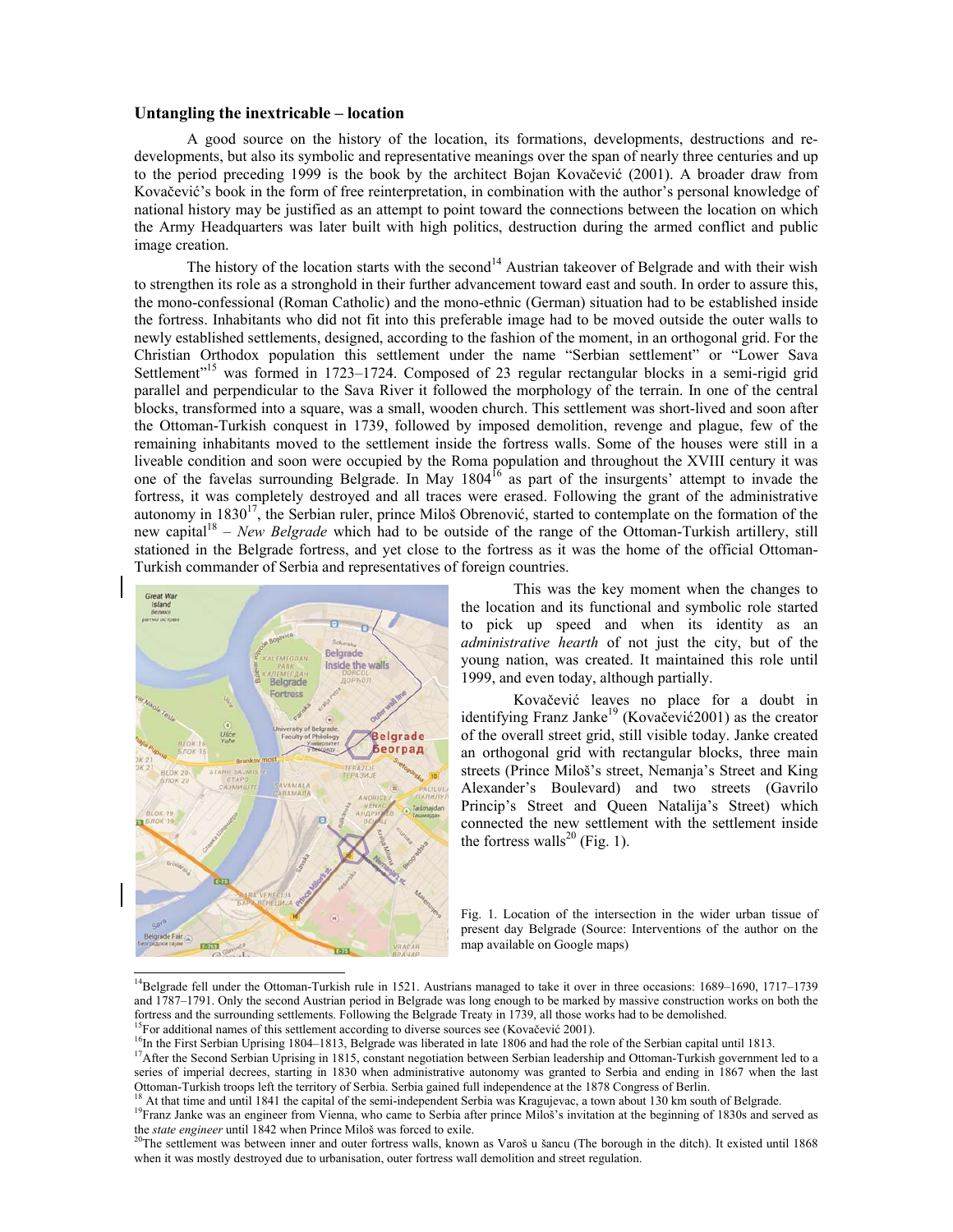What is interesting here is Kovačević's emphasis on the leading role of prince Miloš in this undertaking, stating that "everything was done according to his detailed instructions" (Kovačević 2001). This can be interpreted as the beginning of the interference by national high politics in urbanism and public image creation which on this specific location has never stopped and is still very present and observable today.

Following the street regulation, the first buildings constructed under prince Miloš's orders at the intersection of Prince Miloš's and Nemanja's street were to house his residence, military barracks and the offices of the Government. A few years later, Prince Miloš ceded his residence to the State Council and the Ministry of Finance. This intersection emerged as the administrative centre of the slowly forming Serbian state and this became even more observable as new buildings started to be added.

For easier orientation, Kovačević's naming of blocks surrounding the intersection (Fig. 2) according to the compass: North, East, South and West and his historical overview of the buildings built in the respective blocks (Kovačević 2001) were adopted.



Fig. 2. Closer layout of the intersection with the disposition of main buildings in blocks and their function at the time of construction<sup>21</sup>. Buildings A and B are marked as E1 and S1, respectively. (Source: interventions of the author on the cadastral map of Belgrade)

Careful examination of the spatial organization reveals the intention of the creators – western and northern blocks were designated for the civil part of the government, while eastern and southern blocks were for the military part. The key dichotomy of each government, division into civil and military power was materialized in space, and before the Second World War this was the actual and symbolic centre of the Kingdom of Yugoslavia. Two of the buildings are especially interesting here, as they are crucial for the understanding of the location – *Ministarstvo vojske i mornarice* (*The Ministry of the Army and of the Navy*)

(W)estern block:

 $^{21}$  (N)orthern block :

N1 –*Vaznesenjska crkva* (*The Church of Our Lord's Ascension*), 1863, civil engineers Pavle Stanišić and Jova Ristić; N2 –present-day *Ministarstvo finansija* (*The Ministry of Finance*), 1889, architect Dušan Živanović, with an added second floor in 1920, expanded to its present shape in 1924 by architect Nikolaj Krasnov and with an added third floor and attic in 1959; N3 –*Ministarstvo finansija* (*The Ministry of Finance*), 1925–28, architect Nikolaj Krasnov, with an added fourth floor in 1938; N4 –*Ministarstvo građevina* (*The Ministry of Construction*), 1938–42 by architect Gojko Todić.

<sup>(</sup>E)astern block:

E1 –Location of the *Ministarstvo vojske i mornarice (The Ministry of the Army and of the Navy*), 1895, architect Jovan Ilkić, with an<br>added floor after the WWI; E2 –*Kasarna VII puka (The Barracks of the 7<sup>th</sup> Regiment*), *Generalštab* (*The General Staff Building*), 1928, architect Vasilij Fjodorovič Baumgarten. (S)outhern block:

S1 –Location of the *Vojna akademija* (*The Military Academy*), 1850s, architect Jan Nevole, with an added second floor at the end of the XIX century and with an added third floor at the beginning of the XX century, S2 –*Nova vojna akademija* (*The New Military Academy*), 1899, architect Dimitrije T. Leko.

W1 –*Ministarstvo poljoprivrede i voda i šuma i ruda* (*The Ministry of the Agriculture, Waters, Forests and Ores*), 1928, architect Nikolaj Krasnov; W2 –*Ministarstvo Saobraćaja* (*The Ministry of Traffic*), 1932, architect Svetozar Jovanović.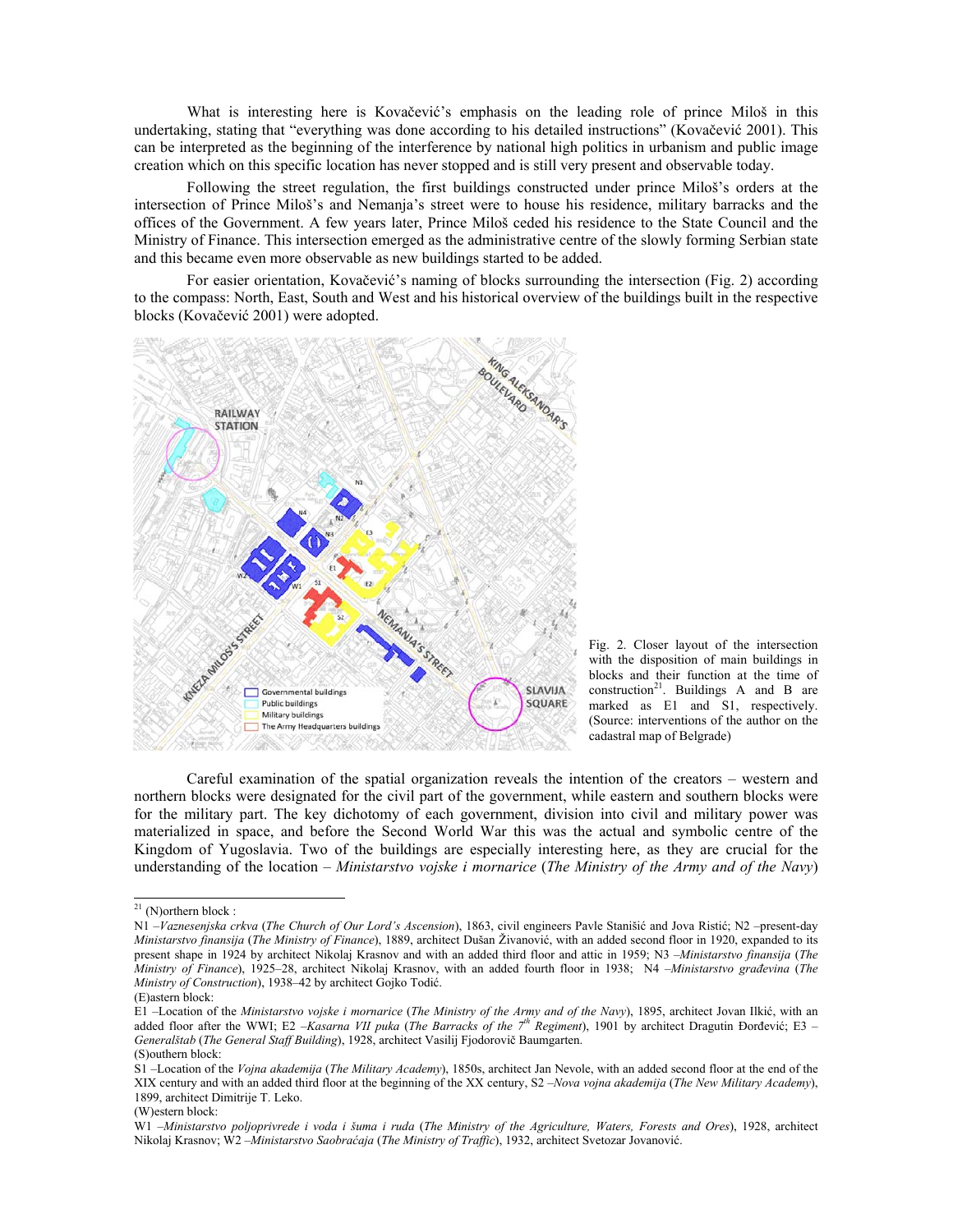and *Vojna Akademija* (*The Military Academy*). These were the direct predecessors of Dobrović's buildings – Building A was built on the parcel occupied by the Ministry of the Army and of the Navy, and Building B on the parcel of the Military Academy. The reason why they are interesting is their fate as they were both destroyed in the Nazi-Germany attack on the Kingdom of Yugoslavia on April 6th 1941. On the images from the period of the Second World War it is possible to observe that the remains of the Ministry of the Army and of the Navy were cleared sometime during the war – an empty parcel is clearly observable on the aerial photographs took by the Allied forces during the bombing of Belgrade on Orthodox Easter Sunday April 16<sup>th</sup> 1944. The remains of the Military Academy were cleared after the war, immediately after the liberation, as can be observed on the photographs of the period.

From everything previously stated it is possible to extract several conclusions regarding the deeper understanding of the location and its significance for this discussion. The most obvious are its multiple and repetitive connections with the military operations, wars and destructions, traceable from the very beginning. Functionally different and stylistically diverse objects on the location were clearly erected following the same line of thoughts as Prince Miloš's initial idea to form, physically and spiritually, an administrative centre of the emerging state. Having in mind the constant scarcity of financial resources and several wars which Serbia, and later Yugoslavia, passed in those hundred years, and also the stylistic changes during that time, it is possible to conclude that the visual unity between them is lacking, despite several efforts to achieve it. Only in this sense can the author partially agree with Kovačević's claim that it was an "individual construction of buildings, without any desire, opportunity or need to reinforce and stabilize the composition on that important location in any way" (Kovačević 2001). Finally, as with the case of the name, a symbiotic connection between high politics and the art of city building is apparent.

The history of the location after the Second World War is closely connected, in diverse ways, with the professional career of Nikola Dobrović and this is the reason why it will be discussed in more detail further down.

## **Untangling the inextricable – typology and style**

 Beside the questions of name and location the question of typological and stylistic classification is very important for the interpretation of every architectural object (Fig. 3). The Army Headquarters is no exception to this, but even today, after so many decades, it is still an impossible task to perform.



Fig. 3. The Army Headquarters prior to 1999 bombardments in a recognizable total of two buildings and the main portal motif from the direction of the Main Railway Station. Buildings A and B are on the left and right side of the picture, respectively

(Source: Kovačević 2001)

"How to name what is called the Army Headquarters?" is one of the main questions asked by Kovačević (2001), pointing to the fact that different commentators (architects, architectural theoreticians and critics, art historians, etc.) were using and still use different physical structure's typology to describe Dobrović's work. This is not the question of simple etymology and correct naming of Dobrović's work, but the far complex question of semantics and the intertwined relations between signifiers (words and phrases) and their meaning. From a house, houses, dual house, dual houses, group of buildings, complex, ensemble, composition, palace, pair of buildings, to urban prospect, urban landscape, engaged space...the discussion is still ongoing. The fact that Dobrović's work was and still is named not according to the typology of its form but according to its function shows how profound and crucial the problem of naming is for the understanding of the object. Throughout this article it is possible to notice the interchangeable use of both singular and plural forms to name Dobrović's work. Singular when the discussion is about the totality of Dobrović's work, and plural when the discussion is on the Buildings A and B individually.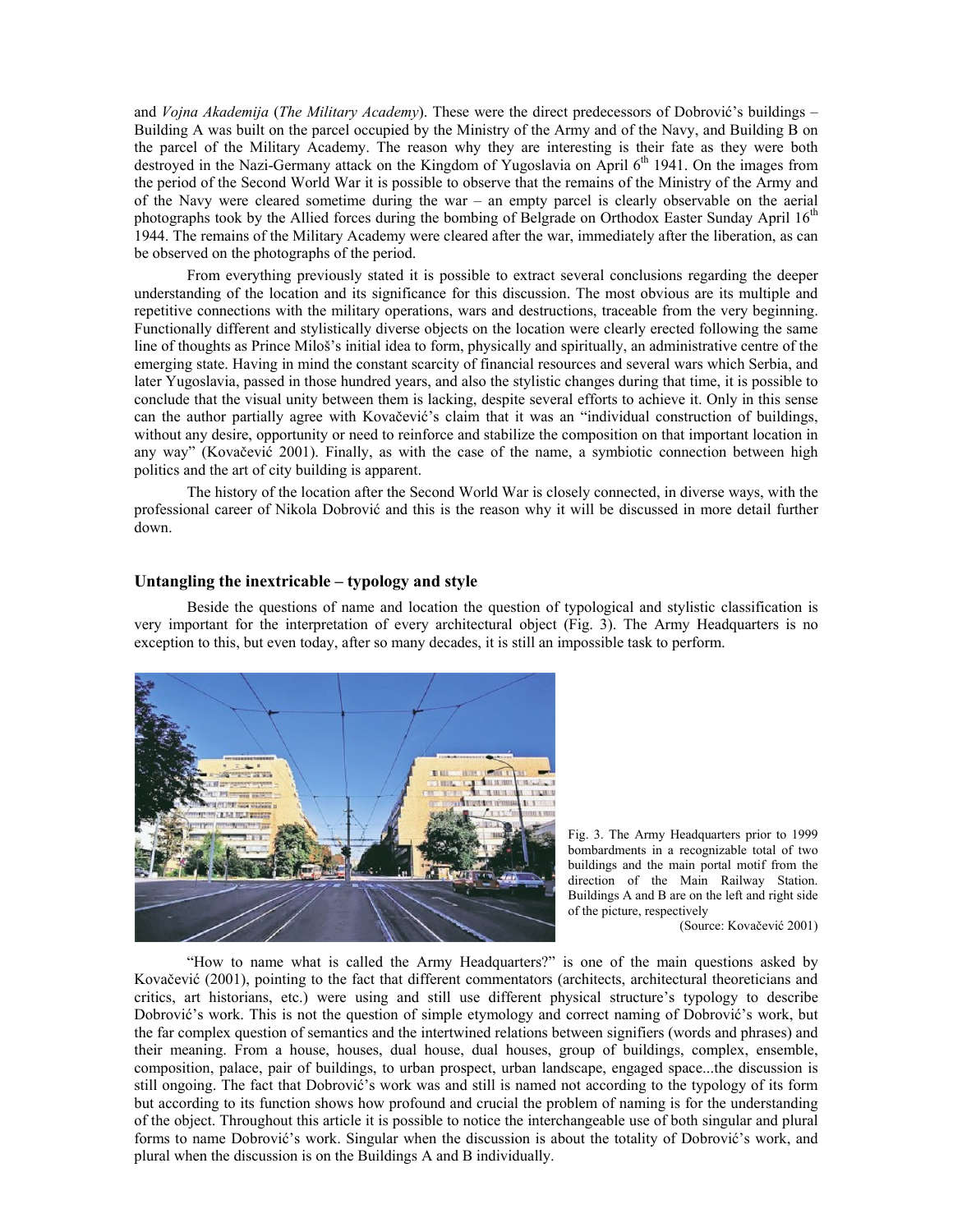It is even more complicated to pinpoint and to explain the stylistic affiliation of the Army Headquarters, because different commentators interpret it differently and often contradictorily. For a long time it was considered to be a modernist, late modernist or advanced modernist building and this claim was underlined by the fact that Dobrović was mainly active before the Second World War when the modernist or international movement was on its peak. This was further supported by the famous urban legend that the editorial board of the well-established architectural magazine "L'Architecture d'aujourd'hui"<sup>22</sup>, when presented with an image of the finished object in 1963, thought that the construction year was permuted. Kovačević identifies Zoran Manević, architectural theoretician of the XX century architecture, as the initiator of two most common interpretations of the Army Headquarters: as an anachronous building and as a collagebuilding consisting of enlarged elements of Dobrović's previous modernist work. He opposes the second interpretation stating "that some motives and recognizable elements got their final form and meaning only on the building of the Army Headquarters" and that in this sense "the building does not represent the peak of Dobrović's work with recognizable elements, since the elements used (red stone) were designed for Belgrade in the first place<sup>23</sup>, and due to some historical circumstances used only now" (Kovačević 2001). In the modernist light the building is interpreted by Jovanović-Weiss in his article, discussing its stylistic distinction from architect Plecnik's work for the same competition. For Jovanović-Weiss, "in the pro-liberal experiment that was Yugoslavia after the break with the Eastern block was unlikely to favour Plecnik's Neo-classicist variations on national identity, especially since Stalin had already appropriated the Neo-classicist image for the communist state. Yugoslavia was about to choose a new image for its Army Headquarters and Nikola Dobrović knew that very well" (Jovanović-Weiss 2000). Jovanović-Weiss's interpretation of Dobrović's work through the phrase "new image" is questionable since the environment in which it was constructed was already well acquainted with the "modern style", including the construction of large, governmental, administrative buildings, some also for military use<sup>24</sup>. Kovačević allows the consideration of the Army Headquarters as anachronous, but in this he sees it as a step towards post-modernism, or better to say pre-postmodern and defines it as "the first serious post-modern situation in the Serbian architecture of the late 1950s and early 1960s*"* (Kovačević 2001). On the other hand, Kulić considers the Army Headquarters "as not so much anachronous from the modernist mainstream, as outside of it, as something outside of time" (Kulić 2010), and in that sense unidentifiable.

It was Kovačević who pointed to two additional "readings" of Dobrović's work – commenting on Dobrović's writings on German Expressionism he pointed to some parallels with the architecture of the Army Headquarters building and as a building belonging to neo-neo-baroque indicating some of its features – "movement of space, mostly visible on the red wall; continuance of authorship; axiality-conclusiveness-void; tectonic and composition; dealing with apparent size of the object" (Kovačević 2001).

## **History of the Army Headquarters–the competition(s)**

The Second World War left its profound mark on the urban tissue of Belgrade and that fact imposed, as the most urgent, the question of the restoration and reconstruction first of the infrastructure and immediately later of the built structures. It also brought multiple changes of political systems – first from the monarchist, multiparty to the republican, multiparty system and soon after from the republican, multiparty to the republican, single-party system. The Communist Party thus became the ultimate winner of the war and very soon the only authority in Yugoslavia. Throughout the lifespan of Yugoslavia, *Jugoslovenska Narodna Armija* (*The Yugoslav People's Army*) as a legal successor of the "National Liberation Army and Partisan Detachments of Yugoslavia<sup>"25</sup> played a very prominent and important role in it.

It is also no secret that, ever since the Communist Party seized the power, the development of *New Belgrade*26 on the left bank of the Sava River as a symbol of a new, progressive and communist society became the priority at the expense of an old, reactionary, monarchist Belgrade on the right bank of the Sava River. Parts of the built legacy from the previous periods were cleared with the rest of the rubbles left by the war, although some were either slightly damaged or intact. Great chances are that the key figure in this

 $\frac{22}{2}$ Kovačević (2001: 75) (footnote 185) and also the personal recollections on "Savremena arhitektura i urbanizam" lectures held by Prof. Miloš Perović in 2003/04.<br><sup>23</sup> Kovačević is referencing Dobrović's 1938 competition project for the PRIZAD building in Belgrade.<br><sup>24</sup> Most important for the discussion here would be three buildings of the architect Dragiš

State Printing Building; 1939 The Command of the Air Force) and one in Novi Sad (1939 Banovina Building, now the Executive Council of the Vojvodina Province).

<sup>&</sup>lt;sup>5</sup>Anti-Nazi and anti-Fascist resistance movement in Yugoslavia led by the Communist Party and Josip Broz Tito (1892–1980), who later became the lifetime president of Yugoslavia.<br><sup>26</sup>The topic of New Belgrade, controversies connected with the date of its inception, its name and meaning as well as different

appropriations has been a topic of numerous studies. For further information see Nikolić, Radonjić (2012) and Radonjić, Nikolić (2012). However, no matter how interesting, this discussion is not the topic of the article.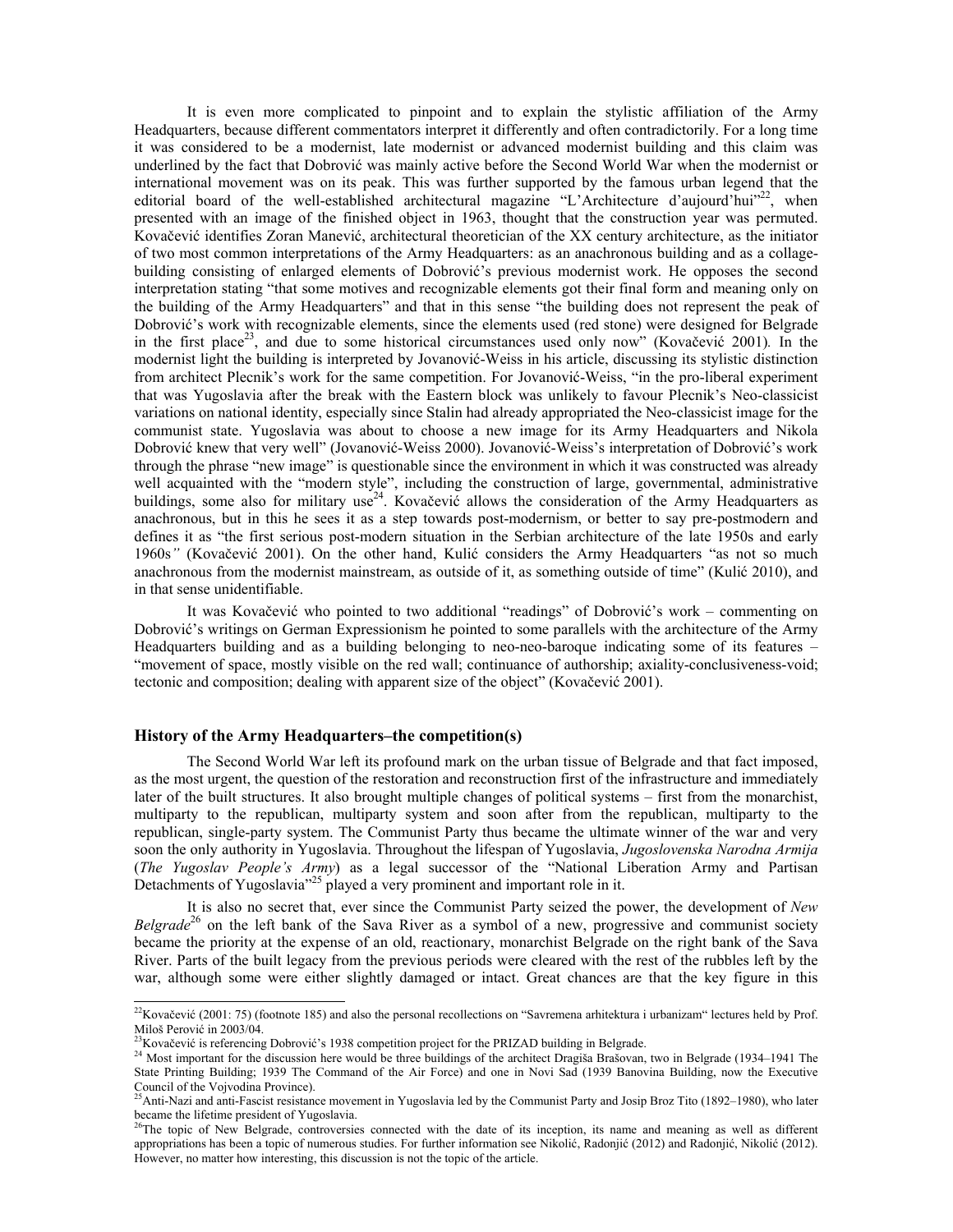massive undertaking was the already well established and well respected architect and urban planner Nikola Dobrović, the then director of the Urban Planning Institute of Serbia. His professional practice and the location itself would soon become inextricably and potentially toxically linked, to the extent that the Army Headquarters would remain his only materialized object in Belgrade and present day Serbia.

Once again, Kovačević's book (2001) is an irreplaceable source of information when it comes to the history of the building, its inception, its design stages and ultimately, its physical materialisation in real space. Just as in the discussion on the location it will be broadly reinterpretedand combined with the author's personal knowledge as an attempt to point towards its connections with the high politics of the time.

The first architectural competition for the new administrative building to house the Army Headquarters was conducted in 1948 with the architect Branislav Marinovićas its winner but it was never executed. Kovačević assumes that "because of the Informbiro Crisis<sup>27</sup> this competition was put aside, and resumed only when the crisis was resolved in 1953" (Kovačević 2001). This really interesting assumption is followed by another, equally important, stating that "military authorities of that time were not sympathetic towards the architectural practice of the previous regime (surrounding the location), but most likely the existing military objects and military geostrategic thinking has determined the position of future buildings" (Kovačević 2001). Both of them are adding-up a significant leverage to one of the main arguments that connections between politics, this specific building, its location and its reincarnations are extremely strong, constant and timeless.

In November 1953 the Army organized the second, this time closed (by invitation-only), architectural competition for ten participants with only the Building A as a subject, while the Building B had to be presented only as an architectural sketch. Kovačević in his research manages to identify  $5^{28}$  of those 10 participants, stating that they were invited "taking into consideration the criteria of their professional reputation and", what is more important in this discourse,"equal Yugoslav ethnics' representation". This equal ethnics' representation or appearing to be so, would become one of Yugoslavia's lifelong characteristics spanning from entertainment<sup>29</sup> to politics<sup>30</sup>.

By the end of June 1954 Dobrović knew that his and Marasović's project went into further deliberation, and when Marasović withdrew from further competition, the jury proclaimed his project as the winning one and immediately after, the work on more detailed plans started.

### **History of the Army Headquarters – Dobrović vs not-Dobrović**

Almost immediately with the beginning of the work on architectural plans, the problems between the Investor and the architect emerged. Those problems would have far-reaching consequences in the time to come; up to the point that Dobrović's authorship would be questioned. Truth to be said, Dobrović, in a fit of temper, rejected the authorship over the Army Headquarters several times. Kovačević sees this as something "not to be taken seriously, as an affective gesture, done in the heat of the moment" (Kovačević 2001), but the consequences of such acts were/are lasting and serious.

Nikola Dobrović handed in the preliminary project for the Building A at the beginning of 1955, which successfully passed the Revision Commission and very soon the start of its construction was publicized in the newspapers. Kovačević identifies the beginning of May 1955 as the starting point of all future disagreements between the Investor (the Army) on one side, with their requests for the increase of the area of the building and the architect on the other, with his well-known short temper and his "several calls for the termination of the contract" (Kovačević 2001). In September 1955 Dobrović finished, signed and handed in the main project in the scale 1:100. In the following months Dobrović continued to work on the design for the Building B, survived several severe offenses from the Revision Commission and successfully defended his project in front of the then State Secretary for People's defence<sup>31</sup>. "Dobrović's design for the Building A was accepted only on September 3<sup>rd</sup> 1956" (Kovačević 2001).

If the situation regarding the authorship over the design plans for the Building A is more or less straightforward, this is most definitely not the case with the design plans for the Building B. For the 1953 competition the disposition and form of the Building B were asked only as a sketch, although it is three times the size of the Building A. Kovačević, after careful and detailed archival work, was not able to find any of the

<sup>&</sup>lt;sup>27</sup>Informbiro Crisis, Informbiro Period or the Time of the Informbiro, June  $2^{8^{th}}$  1948 – June  $2^{nd}$  1955, was a period in Yugoslav history marked with an ideological and political split between Tito and Stalin, Yugoslavia's withdrawal from the Soviet bloc, and Party purges on both sides. It was finally resolved following Stalin's death and Khrushchev's visit to Yugoslavia in 1955.<br><sup>28</sup>Those five were: Jože Plečnik, Rikard Marasović, Aljoša Žanko, Ratomir Bogojević and Nikola Dobrović (Kovače

<sup>&</sup>lt;sup>31</sup> The State Secretary was Ivan Gošnjak. There are several urban legends about his and Dobrović's communication or lack of it.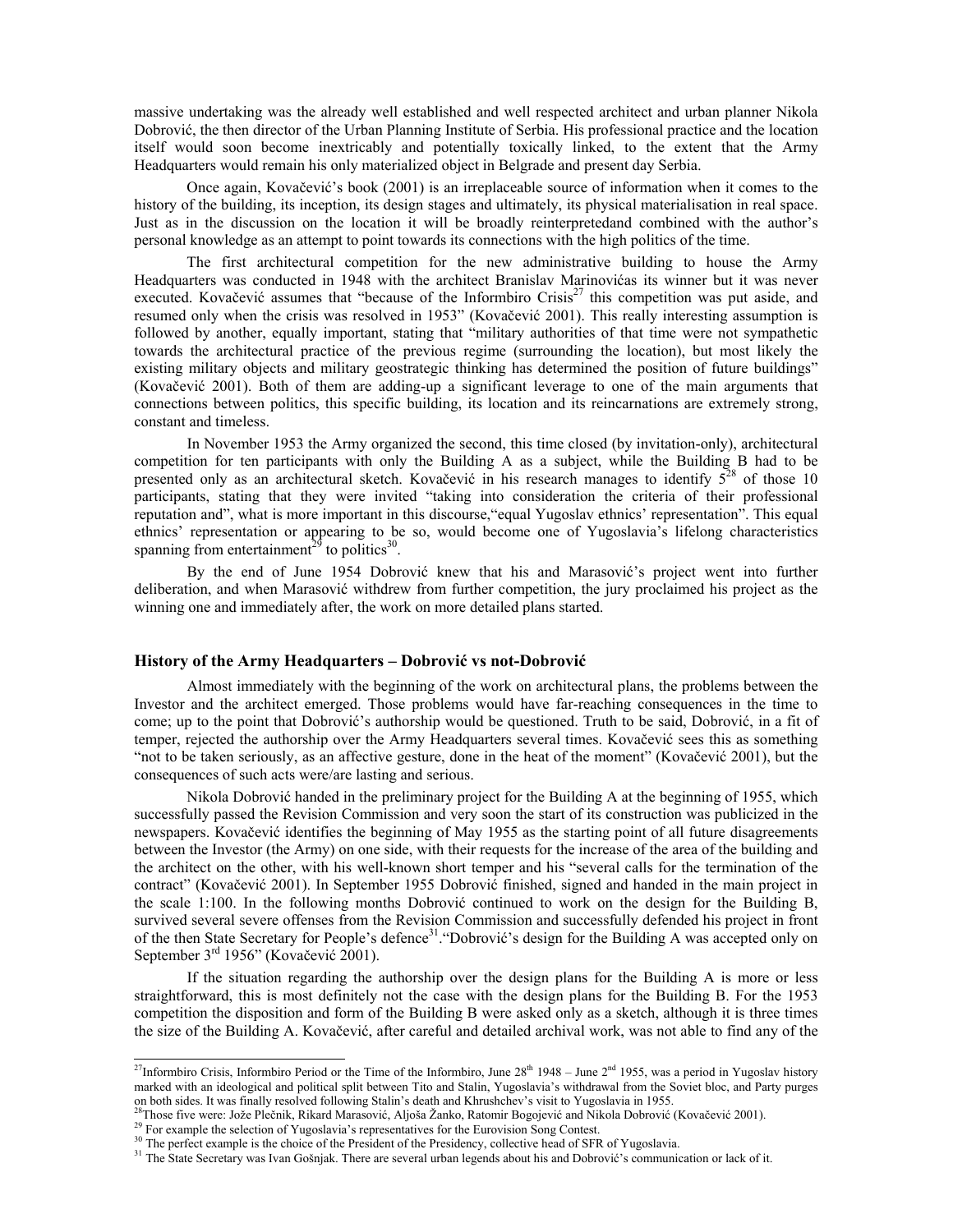documents and plans for the Building B carrying Dobrović's signature except the 1958 preliminary project in the scale 1:200. But Dobrović continued to be named and signed as the *Projektant* (*the Leading Architect*). According to Kovačević, "two Investor's bodies – the Revision Commission and the Architectural group of the Investor, in one moment have taken over Dobrović's ideas, plans and authorship and started to act as Dobrović in order to finish the Building B" (Kovačević 2001). He questions the distinction depth between Dobrović's project (in the 1:200 scale) and non-Dobrović's projects (in 1:100 and 1:50 scales), the difference between ideas and realisation, but he considers non-Dobrović's ideas to be Dobrovićesque in essence, stating that in "the most important features Dobrović's ideas and concept were followed and executed" (Kovačević 2001). Kovačević believes that "the overall authorship of the Army Headquarters can and must be attributed to Dobrović alone" (Kovačević 2001). In the context of the overall debate, which started even before the 1999 events, *the question of Dobrović's authorship* is by no means unimportant, especially when it comes to determining architectural and cultural values and reasons for enlisting and delisting it from the registry of cultural monuments and also contemplating on the authenticity<sup>32</sup>.

## **History of the Army Headquarters– from the "concrete baby" to the "great silent neighbour"**

 The actual construction work on the Building A started at the beginning of 1957, almost two years after it was publicized. In the time when his access to the construction site was gradually restricted, and even later, Dobrović referred to the building as "*his concrete baby*" 33. This was his way of showing on one side professional and private vanity and on the other, serious preoccupation with the future of what he considered to be his masterwork. Dobrović was aware of, what Manević calls, "deep professional and public inability to comprehend that the unrealised objects are equally important as the materialized ones, and for this reason Dobrović does not exist in Belgrade beside its DSNO"<sup>34</sup>. This was Dobrović's unique opportunity to leave his architectural mark in Belgrade. But, unfortunately, Manević was and still is right and today *Dobrović exists in Belgrade only through the Army Headquarters*, although there were some other, unrealised, projects on which he worked during his professional career. In the light of the most recent developments, discussed further down, an imposing question could be raised: Will Dobrović be allowed to continue to "exist" with his sole work or will the history repeat itself, offering once again a clean slate?

Just as the Army Headquarters' conceptual and physical embodiment was mysterious, its lifespan was characterised with quietness and discretion as well. It played its role successfully, simultaneously being part of the urban physical structure and staying away or aside from it. Kovačević asks an apparently simple question "How a building of one's, someone's, Army Headquarters should look like?" (Kovačević 2001). He compares it to similar objects in European capitals, discovering that "they are simple administrative buildings, usually in a suburb, inconspicuous and reserved", and concludes that in this case "most definitely it is not a simple administrative building, but *a continuation of the tradition* of placing public and military buildings at this intersection" (Kovačević 2001). Kovačević will define its pre-1999 role even better stating that "Dobrović's Army Headquarters stands in Belgrade and exists in our architecture as a *"great, silent neighbour"*, somewhat forgotten, with very few photographs existing (mostly totals) and followed by a myth of Dobrović's problems with the Army" (Kovačević 2001).

The construction was finished in 1965 and in the next 34 years the Army Headquarters served the purpose for which it was built, in the meanwhile surviving several institutional and state organization changes, adjusting to them as flexible as possible.

Throughout its existence and use the Army Headquarters remained in the sphere of oral, intangible, forwarded by Dobrović's colleagues, students and friends with very few critical research in the domains of architectural theory and architectural history. To some extent it is understandable because of the security reasons, enforced by the institution which it housed and the great disproportion between those who saw the house from the outside and those who have had actually been inside. It is possible to say that the restricted access became the key feature of this building: from the time of its active use to its present state when the access is restricted for safety reasons. In the light of future developments, there is an imminent danger that the access will remain restricted in its future use –as an exclusive hotel (Blic online 2013).

<sup>&</sup>lt;sup>32</sup>In the Article 13 of the Nara Document on Authenticity (1993), the authenticity of form and design precedes all other aspects of authenticity sources (UNESCO 2014).<br>
<sup>33</sup>Ivanka Dobrović in conversation with Kovačević (Kovačević 2001).

<sup>33</sup>Ivanka Dobrović in conversation with Kovačević (Kovačević 2001). 34 Zoran Manević in conversation with Kovačević (Kovačević 2001).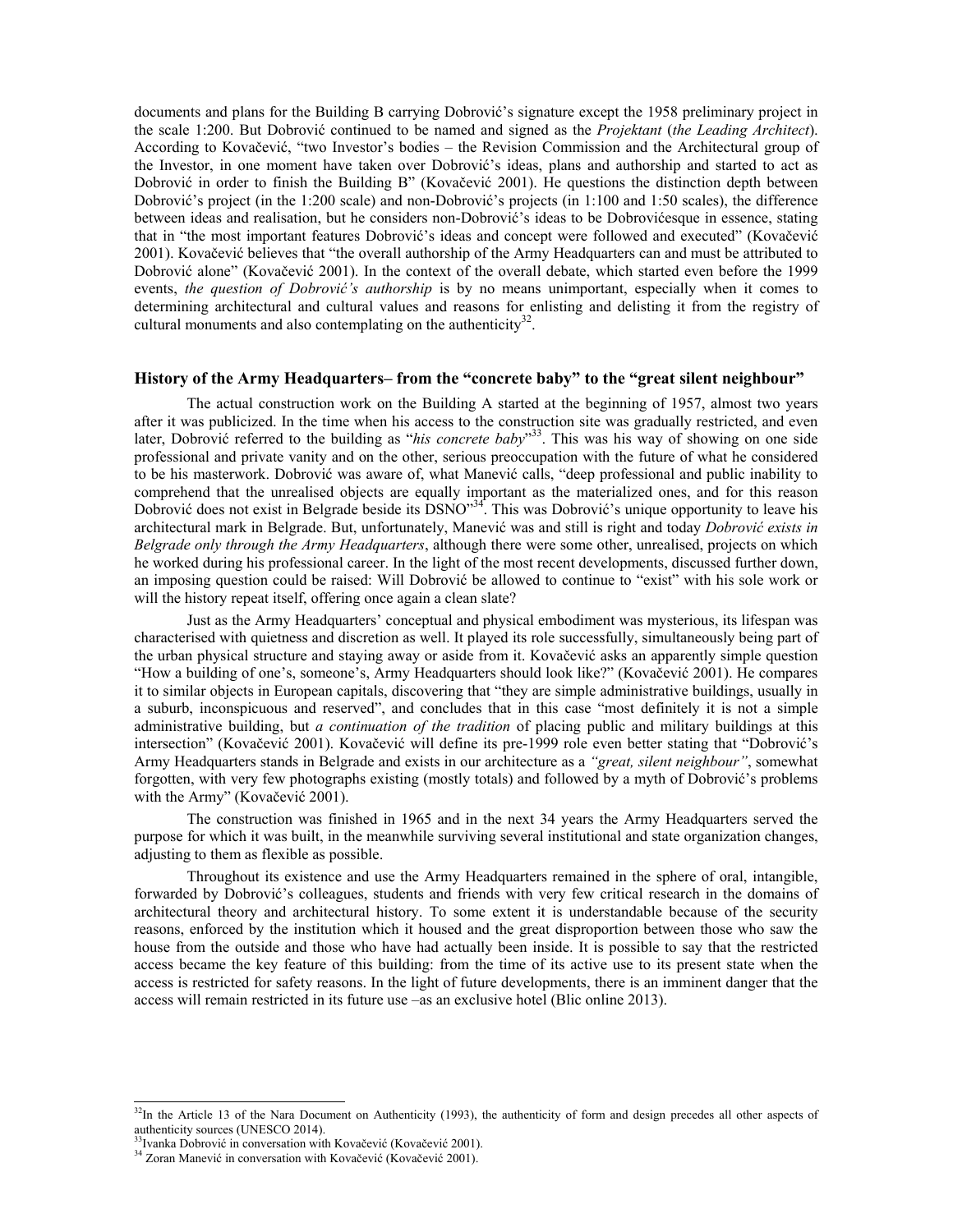### **History of the Army Headquarters – symbolic readings**

 One of the most profound and lasting controversies connected with the building of the Army Headquarters in Belgrade is the one about its symbolic reading. Interestingly enough, it was sparked by Dobrović itself in a 1960 essay entitled *Moving Space – Bergson's "Dynamic Schemes" – A New Art Environment* (Dobrović1998). Dobrović identifies Henry Bergson's philosophy as an inspiration source for his work on the Army Headquarters and interprets it freely and more generally. He is set to form a new visual environment, where architectural space is not static (academic), but dynamic, set in motion. In the third part of the same essay, Dobrović briefly mentions Sutjeska Canyon<sup>35</sup> as one of the sources of inspirations. Those two readings – *Bergson's dynamic schemes* and *Sutjeska*, followed by some peripheral ones (seven<sup>36</sup> enemy offensives, seven37 nations of Yugoslavia, city gate38, etc), will become so dominant and in time of system transition (from communist to capitalist) will become so politically charged that the commentators would be forced to choose sides.

Both Kovačević (2001) and Matejić (2010) have traced majority of interpretations of the Army Headquarters building back to Dobrović's essay. Kovačević has even offered a rather simple explanation why this text is an indispensable source of information stating "not only that it is the unique existing written material about the Army Headquarters in the public but that it is equated with the appearance of the executed building" (Kovačević 2001). Bogunović, following a long line of Dobrović commentators, in a more philosophical manner, sees Dobrović's theory of moving or engaged space as "a unique contribution to contemporary theory of architecture and urbanism, strong and persuasive explication and theorization of its own undertaking" (Bogunović 2005). For Kovačević it is, more than anything else, Dobrović's post-festum, a written explication of the already finished building, its "re-theorization, or post-theorization" (Kovačević 2001). Matejić follows the same line of thought, but presents Dobrović's use of Bergson's ideas in the function of "naming and theoretical systematization of already existing elements of a spatial concept" (Matejić2012). He also presents an interesting comparison between Kovačević's and Bogunović's reading of Dobrović's use of Bergson's ideas. While for Kovačević it is evident that "there has not been any clarification of ways how Dobrović uses Bergson's thesis" (Matejić 2010; Kovačević 2001), Bogunović stresses that "Dobrović's theory of moving space still has a foothold in the correct understanding of the essence of Bergson's philosophy" (Matejić 2010; Bogunović 2005).

In the textual description of the designed buildings for the 1953 competition Dobrović does not mention any connection to the antifascist struggle in Yugoslavia, including Sutjeska. The only reference is connected to "the pair of monuments (one in front of each building) made of crude stones brought from diverse battle-fields...which has to act expressively both to by-passers and to the employees" (Dobrović 2001a). Dobrović goes one step forward in the textual description of the 1958 preliminary project for the Building B – "regarding the symbolism of the building the following rule applies: to be avoided all remarks and stories about the significance of the building which do not have any connection with the language of the architecture. The building should be represented with what it is and not with something it is not and what is artificially attached to it. Gigantic stone blocks, which "grow" from the ground, represent the people's uprising, its elementariness and organic connection with the soil. Square stone blocks – order and intentionality of the resistance. Interplay of plastic masses – strength and verve, wit and ingenuity of popular resistance" (Dobrović2001b). After such vocal protest against the symbolic reading which is not to be found there, and which apparently already started to acquire popularity, it is both a surprise and no surprise at all that it was Dobrović who ultimately connected the Army Headquarters and Sutjeska canyon into an inextricable unity. In the already quoted 1960 essay he stated that "the buildings of the DSZPNO are the holders of all the essential characteristics of a defiant and combative nation; from the uprising – with an organic emergence from the soil – to buckling-up towards rugged heights and impassable cliffs. Strength, enthusiasm, courage, embodied in the prance of plastic masses such as armoured vehicles...The builder broke off a piece of the mountain, where the most fierce and profoundly fateful battle was fought for the future existence of the Yugoslav nations and he moved their artistically refined cliffs into the centre of the capital. The urban symbol of Sutjeska forms on both sides of the street in Nemanjina a new spatial ton of the artistic Eroika" (Dobrović 1998).

<sup>&</sup>lt;sup>35</sup>Sutjeska battle was a battle between Yugoslav Partisan and German-leading forces in the wider region of Sutjeska river (present day eastern Bosnia and Herzegovina), within the Fifth Enemy Offensive, from 15.05–16.06.1943

<sup>&</sup>lt;sup>36</sup>A cumulative name to describe seven major Axis military operations on the territory of Yugoslavia during the Second World War.Also part of post-WWII popular myths. The connection to the Army headquarters is not clear, as originally only five floors were planned.<br><sup>37</sup>During the socialist period six *nations* (according to the population size: Serbs, Cr

Macedonians and Montenegrins) and a total of 26 *nationalities* were recognized (diverse ethnic minorities, among which were Yugoslavs). In the context of the Army Headquarters the connection is not clear, unless it is referring to six existing nations plus a new, Yugoslav one.<br><sup>38</sup>In connection to its dominant motif of a cascade opening in Nemanja's Street.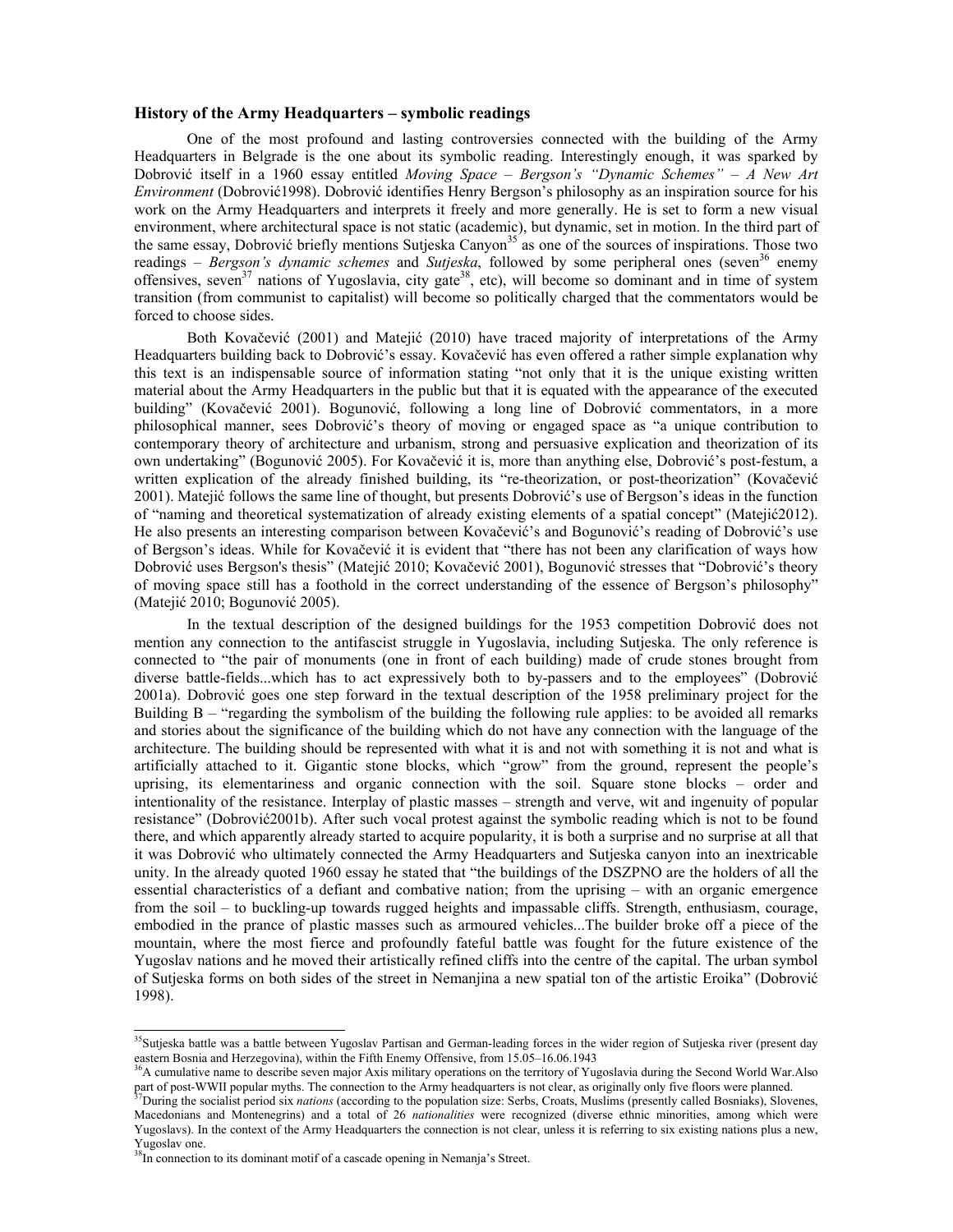From the very beginning of its existence different commentators interpreted the symbolism of the Army Headquarters differently, depending on their personal or professional relationships with its architect or lack of it, and on their political and ideological alignment. In the Martinović's 1978 essay it is possible to find probably the best explanation of the situation where it is stated that "confused observers of the new scene where the space is set in motion, facing the sky, have tried in the obvious doubt what it is about, in this essentially creative act to find the source of the direct inspiration of the architect. It was, more or less, futile search for some imaginary symbol of the Revolution, Sutjeska, town gates" (Stojanović, Martinović 1978). For Kovačević neither of the readings is the correct one, as the connection to Bergson's philosophical ideas is not clear and the Sutjeska interpretation is attributable to "Dobrović's attempt to secure both military and broad public support in his struggle to realize his ideas" (Kovačević 2001). Jovanović-Weiss follows the Bogunović's readings by putting an emphasis on "the Dobrović's Bergsonian schemes and *the void as their central motif*" (Jovanović-Weiss 2000), while Kulić offers a *political reading* by tracing down the appearance of Sutjeska interpretation in the Dobrović commentators' work and revitalizing it by comparing it to objects of "*evocative and symbolic forms* in the work of Le Corbusier, Saarinen and Utzon" (Kulić 2010). Kulić also pointed to the very interesting and important question of the influence of the politics-of-the-moment on not only the reading of the building but also on the decision-making process regarding its future. In the same time he offered a sort of a compromise stating that "without the Sutjeska symbolism the large building would remain mute and its most important motif – the void – would be without meaning, almost absurd, the gate on the street. On the other hand, without the "moving space" it would be a banal piece of propaganda, without any other subtle aspect...The relationship between the two interpretations is as the relationship between the form and the content in a traditional rhetoric...The case of the Army headquarters is, what Charles Jencks called "dual coding"...Dobrović's building has successfully operated on both levels, with "moving space", a theory targeting the architects, while Sutjeska has secured the symbolism for a wide audience...Most likely, we will never be certain what Dobrović considered as the more authentic reading of his work" (Kulić 2010).

While tempted to agree with the last sentence, the author would like to argue that Kovačević's reading is more acceptable, for two main reasons. First, it is based on Dobrović's original writings from 1953 and 1958, where the symbolism of Sutjeska does not appear. As shown previously, it appears relatively late, in the 1960 essay. Second, it is completely absent from any material connected to the second best witness, Dobrović's wife Ivanka. If it was ever a matter to contemplate, she should have known about it.

#### **The aftermath – "the heart of the war machine"**

 In an attempt to poetically address the unfortunate events of 1999, it is possible to say that the building, although empty, met its doom and the NATO bombs on two (both night, both multiple) occasions – April  $29^{th}/30^{th}$  and May  $7^{th}/8^{th}$  1999. Those bombs ended its 34-year old life, leaving deep scars (Fig. 4) not only in the physical tissue of the city and the country, but in *public or collective memory* as well, although not all commentators agree on this. Kulić states that "for the local population the destruction of the Army Headquarters was painful, but not different from the demolition of any other local building, since its symbolism lost its strength and it was identified with the late country and failed political system" (Kulić 2010). The author argues that while it is possible to state that most of its symbolism was already lost, the thesis that the Army Headquarters was strongly identified with the previous political system has some serious shortcomings. The main argument is that 1992 brought not systematic but cosmetic change having yesterday's Communist in today's Socialists disguise. The role of the building could be interpreted as becoming an even more "silent neighbour" than it was before.





(Source: Kovačević 2001)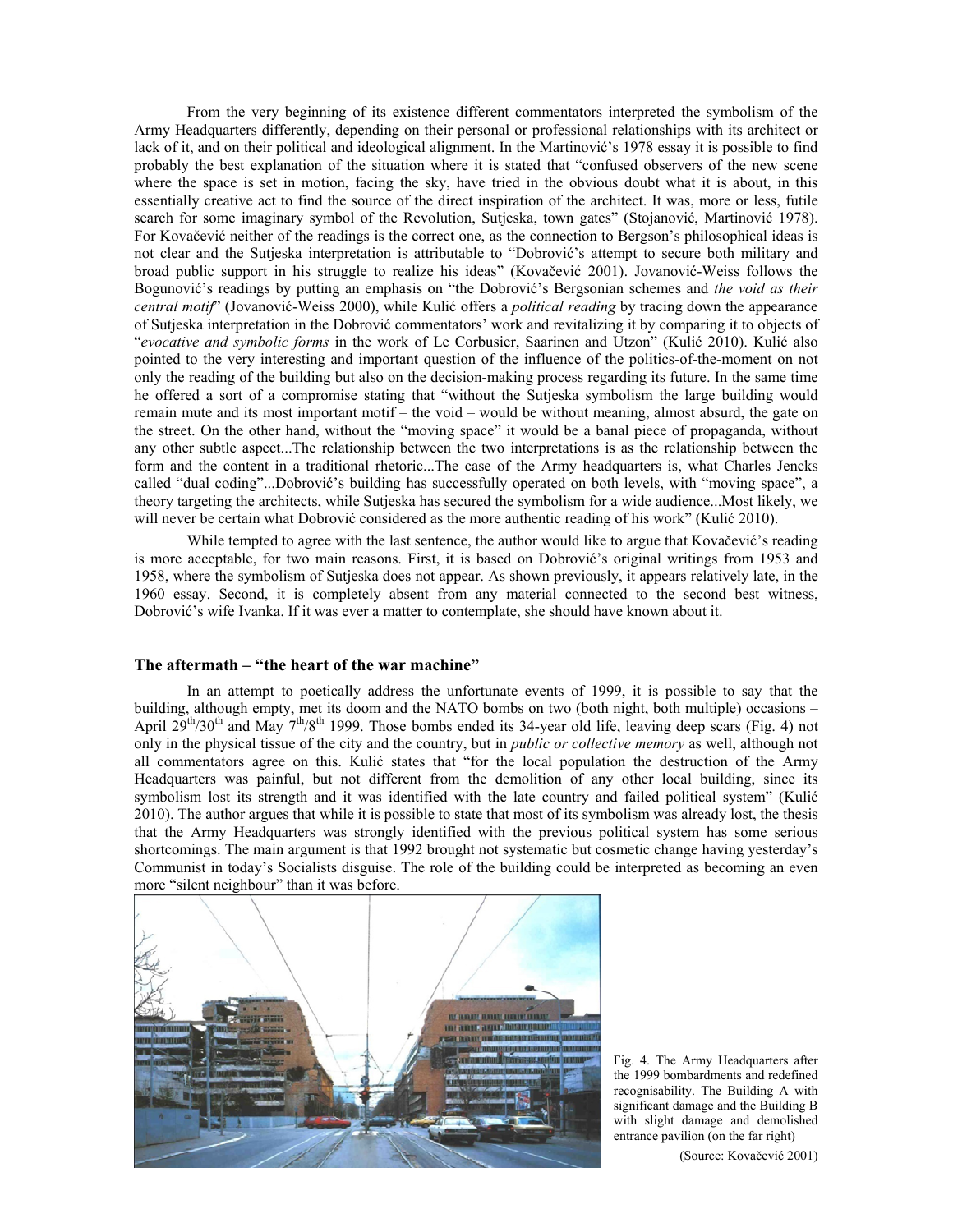Ever since the calamitous civil war in ex-Yugoslavia started in 1991, there were calls for the Army Headquarters destruction, as a place where, according to those who initiated those calls, all the decisions connected to the war were made. For the truth's sake, this could be a good place to mention that both SFR of Yugoslavia and FR of Yugoslavia had the Head of the State<sup>39</sup> as the Supreme Commander of the Armed Forces<sup>40</sup>. In this sense, the decisions were made somewhere else, and elaborated here. Few years later, during the NATO aggression on FR of Yugoslavia, General Wesley Clark, commenting on the first attack on the Army Headquarters, and knowing that in previous days many empty governmental buildings were hit and put out of use41 said "we have strike in *the heart and the mind of the Yugoslav war machine"*42.

 Jovanović-Weiss argues that the main reason why the empty building of the Army Headquarters was bombed almost 40 days after the initiation of the aggression was because "NATO faced a problem of identification and unwittingly demonstrated an excellent taste in placing architectural landmarks from this century on its target list. As part of "a new struggle against fascism", NATO selected to destroy the very buildings constructed in the post war period to *symbolize the struggle of a "stubborn nation against fascism"* (Jovanović-Weiss 2000). He also questions the NATO division of targets into strategic and tactical, with the Army Headquarters being a strategic one stating "physically, its strategic value is zero. The only possible strategic justification for the destruction of this building was its *symbolic disappearance* from the skyline", as it is symbolic for both foreign and local audience (Jovanović-Weiss 2000). Foreign public, presented with an anthropomorphic image of the enemy through the "the heart and the mind" rhetoric, was unaware and ultimately uninterested in the architectural, historical, societal, economic values and the original symbolism. The local audience was forced to face the attack on an, more or less, established order and the attack on the institutions of the society, both physically embodied in buildings and virtual. By attacking the symbols of a society and civilizational achievements, perpetrators tried to demoralize and ultimately humiliate the victims. It could be argued that after the short-term success, when people are facing tremendous loss, both in human population and material goods, this technique becomes counter-productive and turns against the perpetrators<sup>43</sup>.

#### **The aftermath – ruin vs. rubble, damaged vs. destroyed and void(s)**

 For the following discussion on the topic of the Army Headquarters an explanation of some terms used would be useful. While the academic polemic about the differences in values and semantics associated with the terms *ruin* and *rubble* in English<sup>44</sup> is mostly completed by now, lasting for more than two and a half centuries, that is most certainly not the case in Serbian. In English the term "ruin" has been interpreted as something positive, worth of preserving, valuable, aesthetically pleasing and as an invitation to contemplate the reasons of how and why the devastation took place. The term "rubble", on the other hand, has been interpreted as something disposable, without value(except maybe some economic value as a recyclable material) and aesthetically disturbing. The author agrees with Berman's claims stated in the discussion on ruination and the role of ruins that "the term 'ruin' indicates not only the destruction of prior human construction, it also suggests *human agency* and in that sense the ruin marks the death of the prior life. *The ruin is both legacy and mnemonic*...gazing on the ruin, we revive the past as a memory: the ruin is the talisman of resurrection" (Berman 2010).

When it comes to the Serbian language, both terms roughly translate to the word *ruševine*, connoting usually something negative, whether it is applied to something or someone. The Serbian version of the term – *ruina* has an even more negative connotation attached to it, so while the use of these terms in English is justified, for the discussion in Serbian some other would be more appropriate. Having this in mind, the more interesting is the distinction between the terms *oštećeno* (*damaged*) 45 and *uništeno* (*destroyed*) 46, because those are the main arguments in the heated public debate which followed the bombardment of the Army Headquarters.

 39In SFR of Yugoslavia it was *Predsednik Predsedništva SFRJ* (*The President of the Presidency of the SFR of Yugoslavia*) and in FR of

Yugoslavia it was *Predsednik SR Jugoslavije* (*The President of the FR of Yugoslavia*).<br><sup>40</sup>In SFR of Yugoslavia it was *Jugoslovenska Narodna Armija* (*The Yugoslav People's Army*) and in FR of Yugoslavia it was *Vojska* 

In Prince Miloš's Street: Buildings of both the Federal and the Republican Ministry of Interior, building of the Government of the Republic of Serbia. In Takovo's Street (continuation of Prince Miloš's): Radio Television of Serbia. In Nemanja's Street: the Ministry of Construction.

 $^{42}$  (Jovanović-Weiss 2010) and also personal recollection from the period of NATO aggression.  $^{43}$  For further discussion on the topic please see Bevan (2006).

<sup>&</sup>lt;sup>44</sup> For further information on the topic please see Woodward (2002) and Hell, Schönle (2010).

<sup>&</sup>lt;sup>45</sup> Here understood as something where the devastation in the material sense was considerate, but something repairable, regardless of the economic viability.<br><sup>46</sup>Here understood as something completely obliterated, something un-repairable, irrevocably lost.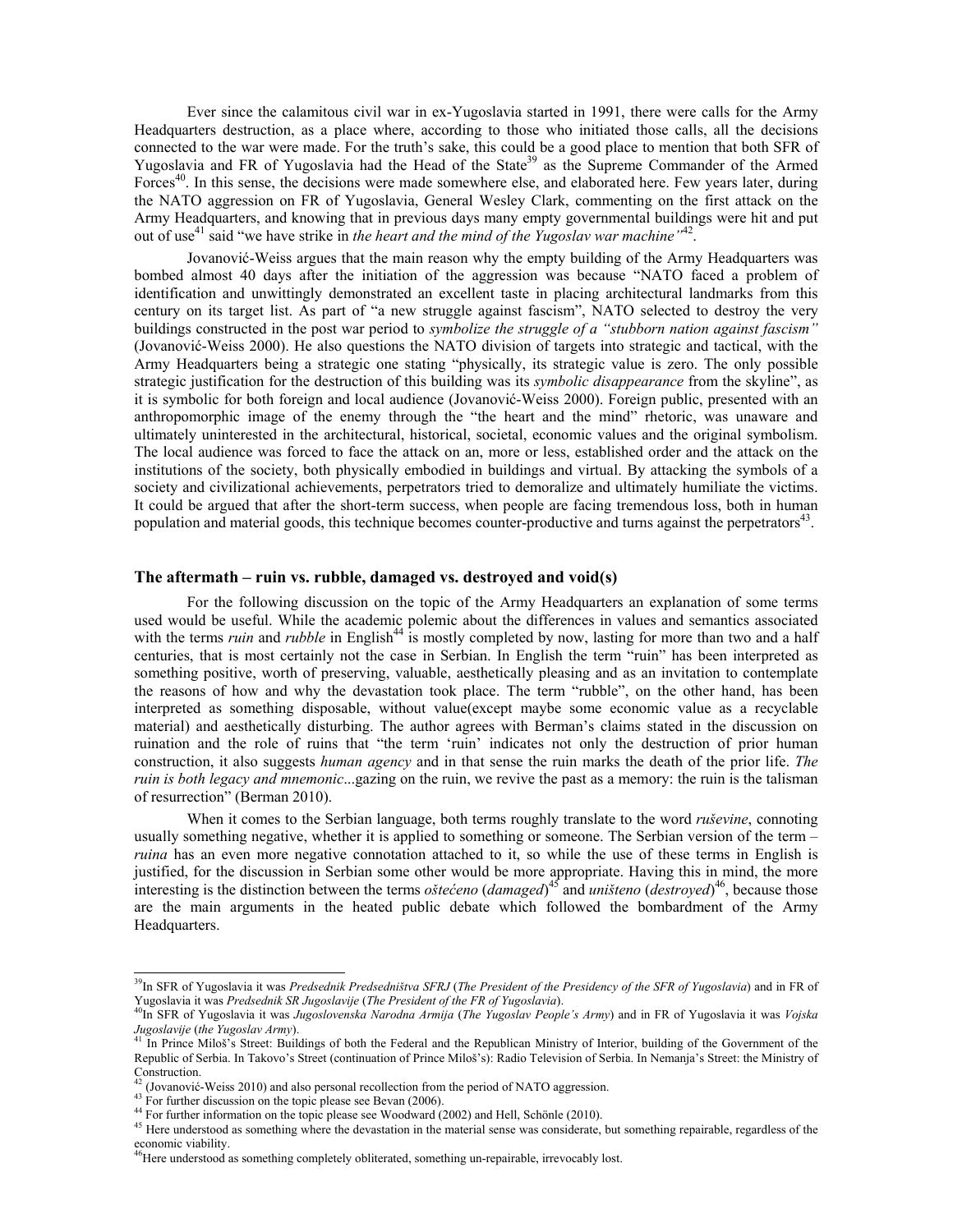*The question of void* was opened by Dobrović in the previously mentioned 1960 essay as a feature connected with his reading of Bergson's philosophical ideas as something that energises the entire composition, something without which the entire composition would be empty. In this sense, the void is actually the connecting element, connecting two parts of the building into a unique scene. In the section dedicated to the symbolic reading, the question of the void was also presented in close connection with the questions of war, devastation, resistance and ruination. Irrespective of the chosen *reading mode*, it is ultimately connected with *the question of identification and identity*. In this sense, Jovanović-Weiss has reconnected the question of the void with the 1999 events which left several *new voids* to be contemplated on. He posed a simply-phrased question, yet extremely complicated to answer. "*Which void to identify with* – the one created by Nikola Dobrović within his Army Headquarters or the new one created by NATO bombs, which void to remember?" (Jovanović-Weiss 2000). In the light of the most recent events<sup>47</sup>, the *third void* which is not only just possible anymore, but definitely imminent is opening in the process of negotiation with the past – the void emerging from some clearings occurred at the location, the void with a potential to grow so large that it is threatening to swallow the entire building.

## **The aftermath – monument listing and delisting initiatives, debate outcomes and possible future**

As a result of a professionals' initiative, the Government of the Republic of Serbia in 2005<sup>48</sup> officially listed two Dobrović's buildings in the Register of Cultural Goods (in the previous text mentioned as the Buildings of the Army of Serbia and Montenegro General Staff and the Federal Ministry of Defence) as *Kulturno dobro od velikog značaja*49 (*Cultural good of great significance*) (DOCOMOMO 2013b). In the time prior to the bombardment there were some, although unsuccessful, initiatives for the protection of those buildings. Kovačević, for example, referred to the buildings as *spomenik* (*the monument*) already in the mid-1990s, fearing that "the change of use, users or owners in the event of decrease of the Army size and needs will leave these buildings in danger, after decades of good care" (Kovačević 2001).

Matejić identifies two dominant lines of thoughts regarding the possible options for the future of the Army Headquarters, their characteristics and their representatives after the 2005 entry into the register of cultural goods and names them *conservation* and *investor model of reconstruction*. "The conservation model supporters believe that the buildings are damaged, ergo repairable, they must be reconstructed following Dobrović's design while their opposites believe that the buildings are destroyed, ergo the location must be cleared and prepared for the new construction" (Matejić 2010). Believing that the "conservation model does not respect the past of the Army Headquarters and the investor model does not respect the future of it", Matejić proposes to these opposed discourses, as a reconciliation compromise, the third one – *evolutionary model of reconstruction,* in which "the buildings should be reconstructed to the greatest possible measure, but the present state has to be respected with the careful treatment of the NATO caused voids" (Matejić 2010). The author agrees with the classification into the conservation and investor model of reconstruction, but would like to argue their monolithic nature, as he sees them more fragmented. Those features have become quite prominent following the announcement that several foreign companies are interested in the location of the Army Headquarters in February 2013 (Vukasović, Mučibabić 2013).

While it is observable that the conservation model follows the basic rules of the built heritage conservation profession, including references to national laws and some supranational heritage management organizations' doctrinal texts, several lines of thinking could be identified regarding the future function of the buildings and the project on which the reconstruction should be executed. While some believe that the general administrative function must be retained, others are more flexible, allowing the change of function, from administrative to either cultural use – museums and galleries (Matejić 2010) or to a purely economic one – exclusive hotel (Blic online 2013). Kovačević believes that "everything except the reconstruction according to Dobrović's design would be a cultural crime and criminal", but he also points to several key problems in this process, problems connected with *questions of authenticity and integrity* (Kovačević 2001). As it is very well known, these questions are at the very core of any discussion on cultural heritage management. Kovačević also poses the question to which stage of the original design process to return, stating that "the most damaged part is the part where Dobrović's authorship is unquestionable (the Building A and the gate motif). How to

<sup>&</sup>lt;sup>47</sup> Winter 2013/2014 saw the removal of 2100 m<sup>2</sup> of the entrance pavilion to the Building B, and by the end of 2014 the removal of the

destroyed part of the Building A is foreseen (Mučibabić 2014). In March 2015, it still has not occurred.<br><sup>48</sup> Decision on the designation of the Buildings of the Army of Serbia and Montenegro General Staff and the Federal  $^{49}$ The article 2 of the 1994 Serbian Law on Cultural Goods provides the following three hierarchical categories: kulturno dobro (Cultural

*good*); kulturno dobro od velikog značaja (*Cultural good of great significance*); kulturno dobro od izuzetnog značaja (*Cultural good of outstanding significance*) (Službeni glasnik 2013).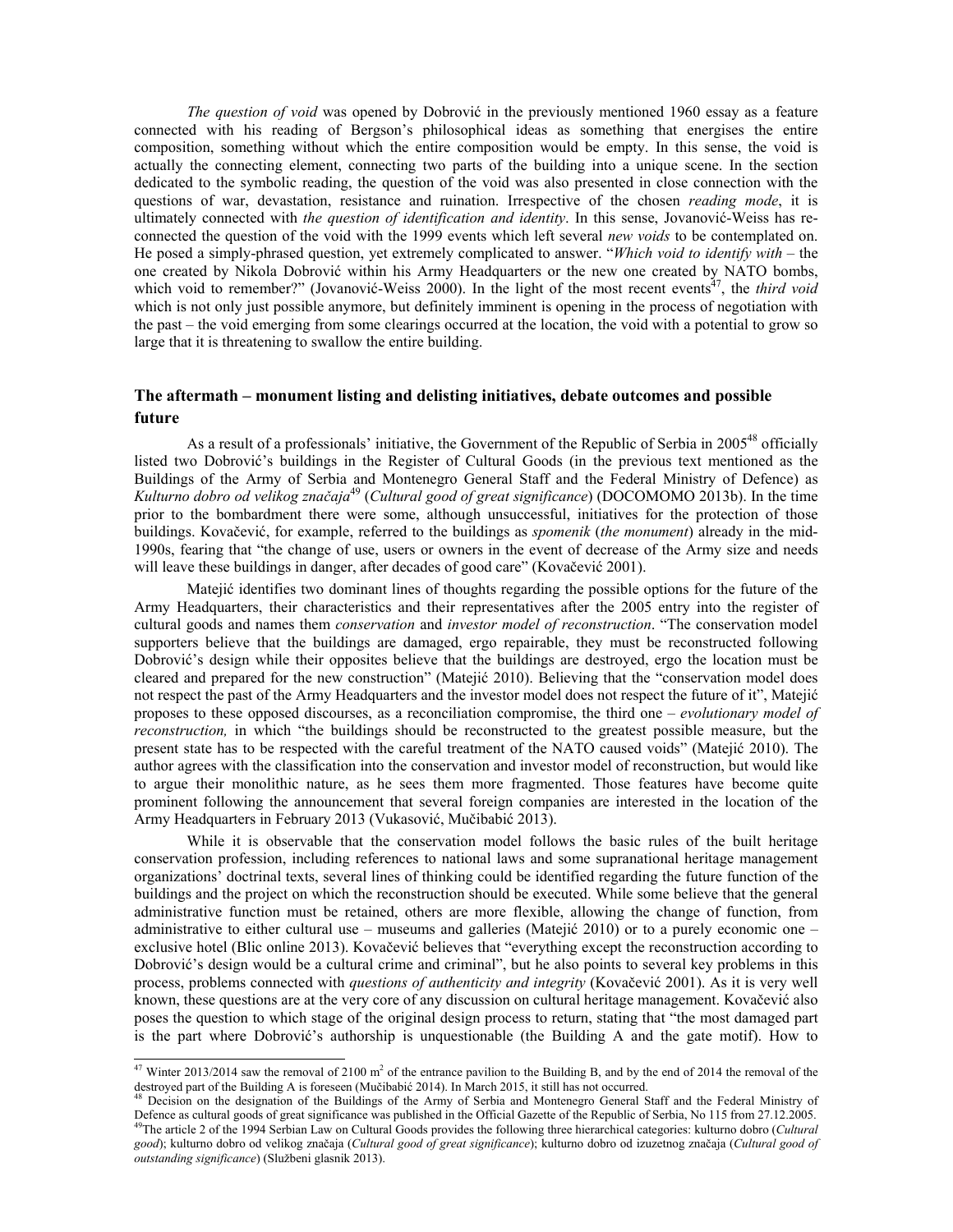approach the non-Dobrović's and Dobrovićesque parts?" (Kovačević 2001). Two issues in this debate deserve further attention. First, the advocates of the conservative model do not reference some doctrinal texts, which offer supportive argumentation, thus keeping the entire debate impoverished. Possibly the best example would be to reference the Article 8 of the 1982ICOMOS's (2013) Declaration of Dresden on the Reconstruction of Monuments Destroyed by War, which allows full reconstructions with limitations – "the complete reconstruction of severely damaged monuments must be regarded as an exceptional circumstance which is justified only for special reasons resulting from the destruction of a monument of great significance by war. Such a reconstruction must be based on reliable documentation of its condition before destruction"<sup>50</sup>. Kovačević states that "the complete project of the executed condition exists, although it is inaccessible" (Kovačević 2001). Second, the advocates of the conservative model do not relate vocally enough to some objects fully reconstructed to the previous state in recent years, both in Serbia – Avala TV Tower or spatially closer, the Building of the Government, on the opposite side of the street; and abroad – most notable are the examples of Frauenkirche in Dresden and Stadtschloss in Berlin. A possible reason for the lack of such reference could be the fact that in the moment of the NATO attack the buildings were not listed as cultural heritage. This is, simultaneously, the least probable reason because many objects (and not just in Serbia) were listed as ruins.

Inside the investor model of reconstruction two lines of thinking could be identified, clustered around the role of the state in the process of the new construction – whether it should be advisory or regulatory.

The intensification of the public debate, heated by the media by publishing "unsubstantiated" (RTS 2014) stories of possible foreign investments which presupposed the demolition of Dobrović's buildings, led to the surprising awakening from the lethargy of the prominent professionals and professional societies – architectural and town planning associations, art and architecture historians and theoreticians. It is possible to say that, maybe for the first time in years, the vast majority of professionals stood united around the defense of the Army Headquarters, as "a cause worth fighting for" (Mučibabić 2013). The editorial Board of the Facebook page Srpski arhitekti/Serbian architects started in February 2013 an online petition against the demolition of the Army Headquarters and by October  $28<sup>th</sup>$  2014 2,400 signatures of the professionals were collected (Peticija 2014). However, the pressing question is whether this awakening came too late for the Army Headquarters? This question will be addressed further down.

For several years after 1999 there were no official reports regarding the extent of the damage done, nor any investigations of the construction, except visual, were performed. The lack of facts fueled the debate about the possible future of the Army Headquarters, namely concentrated on the terms *damaged* and *destroyed* and actions deriving from them. The first official report was made in 2003 for the Building  $A<sup>51</sup>$  stating that from the total of 12,654 m<sup>2</sup>, 3,497 m<sup>2</sup> was completely destroyed (a bit less than 30%) (Kovačević 2001). Kovačević claims that from the total of  $36,581m^2$  of the Building B "around 5% is completely destroyed or heavily damaged" (Kovačević 2001; Mučibabić, Vukasović 2013). This report came too late, and it had a limited impact, because the discourse of *destroyed* already gained a significant institutional and public support.

The role of some official governmental institutions and their representatives in fueling the debate is unquestionable and can be easily traced in the press. A paradoxical situation emerged where *the cultural heritage of all is not the cultural heritage of each<sup>52</sup>* and where some governmental institutions are questioning the decisions of other governmental institutions (Vukasović, Mučibabić 2013; Mučibabić, Vukasović 2013; RTS 2014). For them, the economic benefits surpass all others, and in the light of the constant struggle for financial stability in the national budget they see demolition and new construction as a valid reason. This can be seen as a valid reason, but some questions should be raised. First, it sets two dangerous precedents – one is selling enlisted cultural goods to private investors without a presented project and plan of activities and the other is selling enlisted cultural goods to one who offers more money, putting in danger all other listed monuments which could be targeted for their location, natural resources, ethnic problems, etc. Second, the economic benefits achieved by the selling of either state-owned companies or buildings, proved to be only short-term in effect in all previous cases.

The resurfacing of the debate and its later course caught the eye of the author who started to follow it more closely and with a mind open to different proposals. Thanks to the advantages of the modern technology and social networks it was possible to trace some of the actions taken and to observe the results of them. Maybe the most interesting one is the public opinion poll done by www.beobuild.rs, an internet portal dedicated to the monitoring of major construction activities and urban development of Belgrade (BEOBUILD

<sup>&</sup>lt;sup>50</sup>ICOMOS - International Council on Monuments and Sites. The Declaration of Dresden (1982).

<sup>&</sup>lt;sup>51</sup>Prikaz nepokretnosti za zgradu A Generalštaba Vojske Srbije i Crne Gore (Real-estate statement for the Building A - The Army of Serbia and Montenegro General Staff).<br><sup>52</sup>The paraphrase of the Art.8 of the ICOMOS's *Nara Document on Authenticity (1994)*, which states, among other things, that *the* 

*cultural heritage of each is the cultural heritage of all.*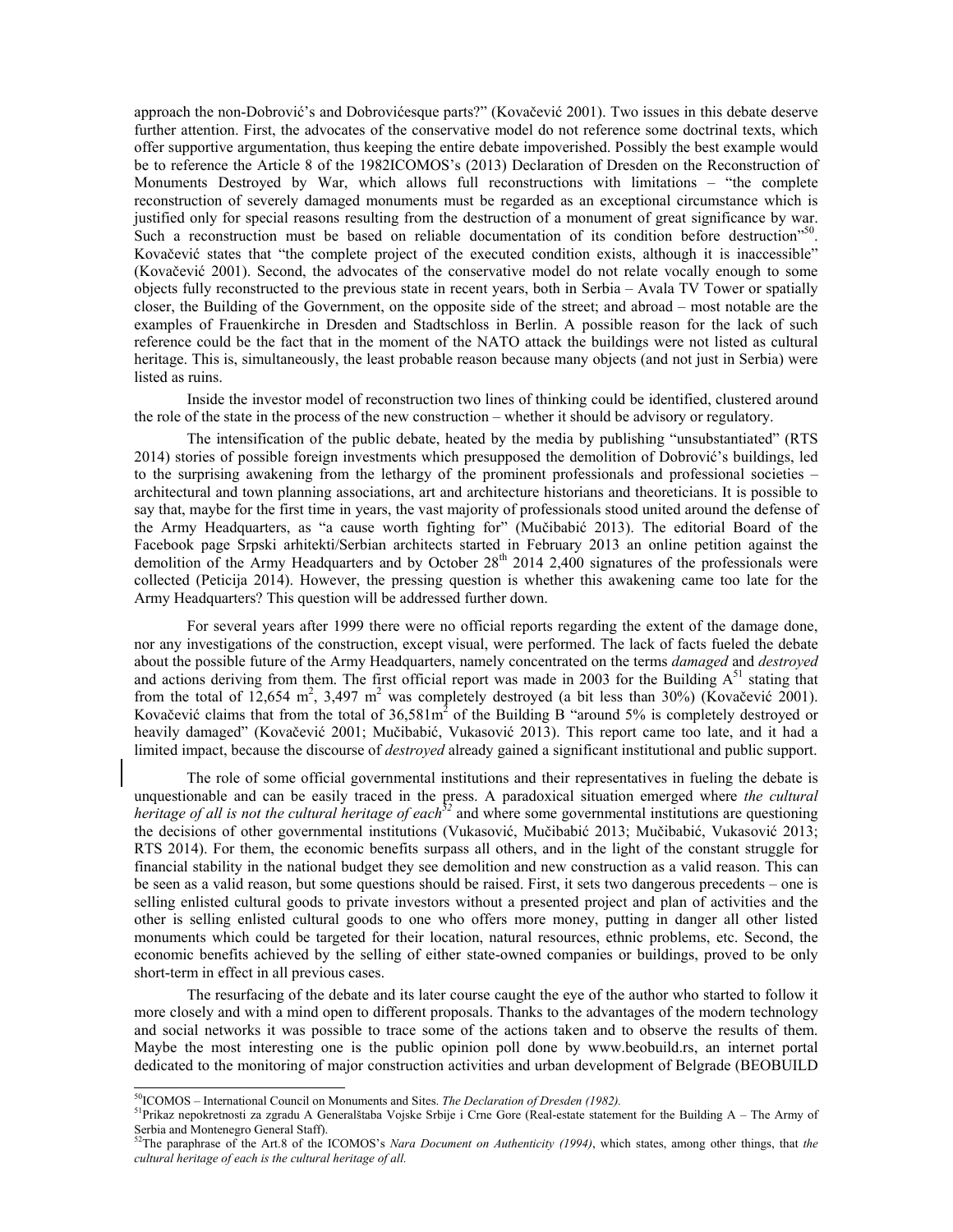2013). Two cross-sections through the poll, which ended on November  $1<sup>st</sup>$  2014, presented here (Fig. 5a, b) show the fluctuation of public opinion in the span of one year, from October 2013 to October 2014. Many shortcomings connected with the use of such data were acknowledged; since the poll was beyond any control from the author's side, but they are considered illustrative for the overall discussion. Immediately noticeable is the public opinion's shift towards the investor model of reconstruction. What can be speculated here and what is in line with the argument that the connections between the location, objects on it and high politics are continuous and strong, with due respect to other possibilities, is that this shift occurred because of institutional and high-rank governmental officials' support for this model, expressed in the press in this one-year span.



Fig. 5. Results of the online public opinion poll in two cross-sections (Source: BEOBUILD 2014)

In an attempt to approach these results critically the author performed a small-scale opinion poll, inviting 50 of his Facebook friends, not influencing in any way the opinion of the respondents and being fully aware of the potential shortcomings of this opinion poll. Just like in the previous case considers it illustrative. The results of this poll (Fig. 6) show significant deviations in terms of choosing the primary model of reconstruction which can be attributed to many factors, credible and less credible, plausible and less plausible, but those reasons will not be examined in detail.



Fig. 6. The result of the small-scale opinion poll, conducted in October 2013 (Source: the author)

Whatever the reason for the incongruence in the results obtained in these two public opinion polls, they have the potential to serve as a basis for further analysis which the author highly recommends, especially in the sphere of forming, shaping and manipulating public opinion according to specific needs of various actors.

Returning to the question of whether it was a late for the professional societies and established individuals to react and raise their voice, faced with both the continuous threat of losing the Army Headquarters to what is named *investitorski urbanizam*53 (*Investor's urbanism*) and the recent destruction of parts of buildings, the answer the author offers is – yes, most probably, it was late. Reasons are many, from the position of professionals in the Serbian society; to their inability and unwillingness to raise their voice; to the societal deification of possible well-off investors as a magical solution for many accumulated problems; to the lack of profound understanding of the role and values of cultural heritage in a society, especially of one listed after it was reduced to a ruinous state; to their inability to comprehend Dobrović's work on a complex level; to their ideological and also pragmatic alignment; to…

The debate on the future of the Army Headquarters silenced a bit when the new development, spatially not so far from it, became the focus of public attention in mid 2014. The positive outcome of the

 $\overline{\phantom{0}}$  $53$ Term present in the general public and professional circles in Serbia, cumulative name to include all negative phenomena (urban, societal, environmental, political, economical, etc.) caused by putting the economic interests above all others, in this case in urbanism.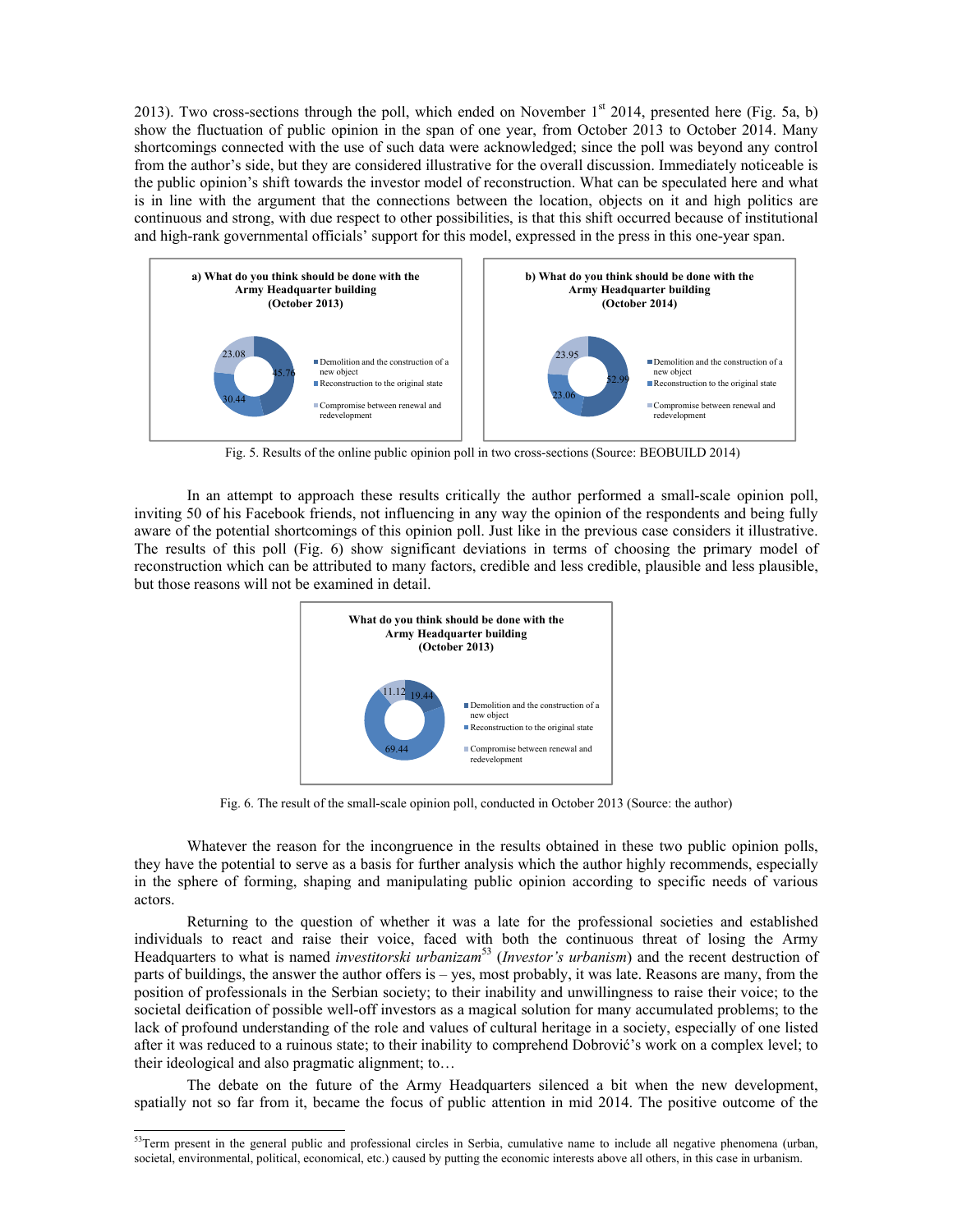Army Headquarters' debate was that the public, both professional and general, was far better prepared to critically assess the advantages and disadvantages of the urban redevelopment project on a gigantic scale for the right bank of the Sava River – Belgrade Waterfront project<sup>54</sup>. The possible negative outcome could be a total loss of the Army Headquarters from the city skyline, both by allowing the new construction on its position and renegotiating its position of an urban and spatial dominant in connection with the high-raised buildings of the Belgrade Waterfront project. In this particular case, several characteristics make the investor model of reconstruction questionable – the lack of the assessment of value and estimation of reconstruction costs; the lack of the will of the government to take the responsibility over the use of its property and the public image this property radiates; the lack of even a preliminary design project for the location; the lack of feasibility and market studies for the proposed exclusive hotel function; the corporate architectural identity of the companies supposedly interested for its location, etc. All these characteristics make the investor model of reconstruction uneasy and uncomfortable.

The most probable future for the Army Headquarters, at least what seems to be at this moment, is that it is going to be demolished part by part, as already mentioned. The continuation of "clearance work, justified by public safety concerns" (RTS 2013; Studio B 2014; Mučibabić 2014) on the Building A's cascade motif, planned for the end of 2014 (and at this moment still not executed), will expose its counterpart on the Building B as highly vulnerable for further renegotiation and ultimately "unbearably lonesome" (Kovačević 2001). It is not hard to imagine the outcome of this "unbearable lonesomeness" in an environment where the loss of not only population but also of valuable pieces of architecture is more common than elsewhere.

Matejić rightly identifies the Army Headquarters as "one of the very few total works of art or "*Gesamtkunstwerk*" (in Serbia), which has formed a unity from the physical structure, its function and its context" (Matejić 2010). It is also the unique example of the theoretical justification and explanation of the architectural design in Serbian architectural practice, and it is a registered monument of culture with established architectural and cultural values. In this sense its complete removal from the space would be a serious loss for everyone included in the process of renegotiation with the past, being either professional or laic.

## **Conclusions**

The author argues that the conclusion and not the introduction is the right place to connect the highly complex case of the Army Headquarters in Belgrade and the surrounding narratives with the broader discussion on heritage, heritage losses, heritage management, dissonances, uses and ghosts haunting it. In this particular case it was an intentionally chosen strategy to firstly inform the reader about unresolved issues and narratives surrounding the physical structure of Dobrović's Army Headquarters, to introduce them to the newest debate about its possible future or lack of it prior to connecting it to the broader theoretical framework. Main reasons for this were the level of complexity and the number of layers to interpret and negotiate.

All the narratives (named controversies and complexities) discussed here, can be summarized under one term, defined as *dissonant heritage* (Tunbridge, Ashworth 1996) and deepened as *difficult heritage*  (Macdonald 2009). There is little doubt that each of the case's controversies and complexities corresponds with the different types of dissonance occurrences – "dissonance implicit in commodification, dissonance implicit in place products, dissonance implicit in the content of the message" (Tunbridge, Ashworth 1996). The entire previous discussion was mainly focussed on the ways in which messages radiated by the Dobrović's building, its location and its context are to be interpreted. Messages that, depending on the receiver, could be interpreted as *contradictory, failed, obsolete or undesirable* (Tunbridge, Ashworth 1996) or which could carry a myriad of meanings.

As shown in the previous text, for the majority of commentators on the Army Headquarters the connection with the past is highly influential when it comes to deliberations on its possible future, and some see its past, "although meaningful in the present, also contested and awkward for public reconciliation with a positive, self-confirming identity" (Macdonald 2009). Elaborated previously were the two most dominant contested aspects – "the use of heritage as a cultural, political and economic resource" (Tunbridge, Ashworth1996) and its ideological background, being marked as "*a communist heritage*" (Kulić 2010). In the post-communist discourse, marking something as a communist heritage means that it is deemed as unimportant, bad, negative, worth of erasing. This labelling opens so many questions, questions which need to stay open for further discussion. The central one is what makes a building a communist one? Is it due to the period in which it was built; its creators' membership in the Communist Party; architects' compliance with the adopted aesthetical canon to express the might of the communist state artistically and visually; its use as a

<sup>&</sup>lt;sup>54</sup> Belgrade Waterfront – Internet presentation of the planned redevelopment of the right bank of the Sava River (Belgrade Waterfront 2014).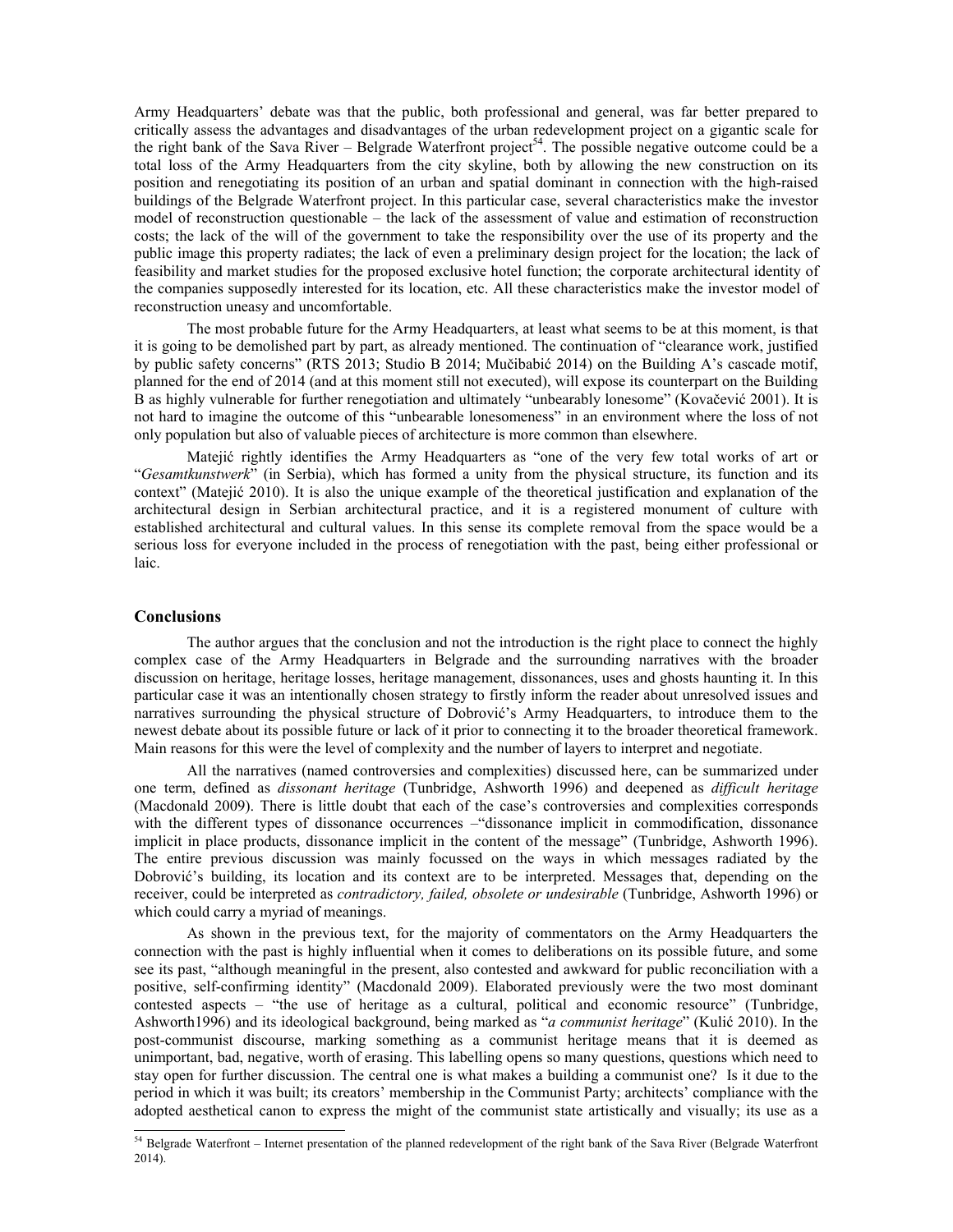house for an institution so vitally important and so dear to the Communist Party or some more intangible things – rumours, gossips, myths connected to it? Or is it something else and if so, what is that else? Who defines it as a communist heritage and for what reason?

The Army Headquarters is contested for its heritage status and its values which it undoubtedly has and which were discussed here. Both the status and values are confirmed by competent institutions and also with a wide consensus between professionals in the field of architecture, architectural history and theory and cultural heritage. Both the status and the values are contested by those who represent the state; the state which has decided that it should be safeguarded for the future, registering it as cultural heritage. It is contested by those who put economic interest as the ultimate one and who see this heritage status as an obstacle in achieving some economic benefits in a country where the lack of financial resources is a constant companion of every public and private enterprise.

In the very end, one question stands out, probably as the most comprehensive one – is it possible to really eradicate all traces of the past or are these traces that one is trying to get rid of coming back to haunt you? Translating the Edensor's reasoning from the industrial ruins (Edensor 2005) to this type of complex heritage, can we conclude that these particular objects are imbued with the ghosts; ghosts of the past, ghosts of the present and ghosts of the, still uncertain, but influential, future; ghosts of everyone who ever contemplated, either positively or negatively, on the location with all its built space, its symbolisms and meanings?

### **Post Scriptum**

In the moment of working on the final draft of this article the sirens sounded, with a *termination of air-raid alert* tune. Even though this was just a simple functionality check, performed monthly, at noon of every first Monday, it gave a symbolic and metaphorical ending of a story so rich in connections with air warfare and destruction. When the siren finally sounds the end, it is time to count the casualties in both humans and physical structures, to find peace with the immense loss and to try to find the ways of commemorating it by coming to terms with the fact that nothing what is men-made, including humans, does not last forever.

#### **Disclosure statement**

The author declares that it does not have any competing financial, professional, or personal interests from other parties.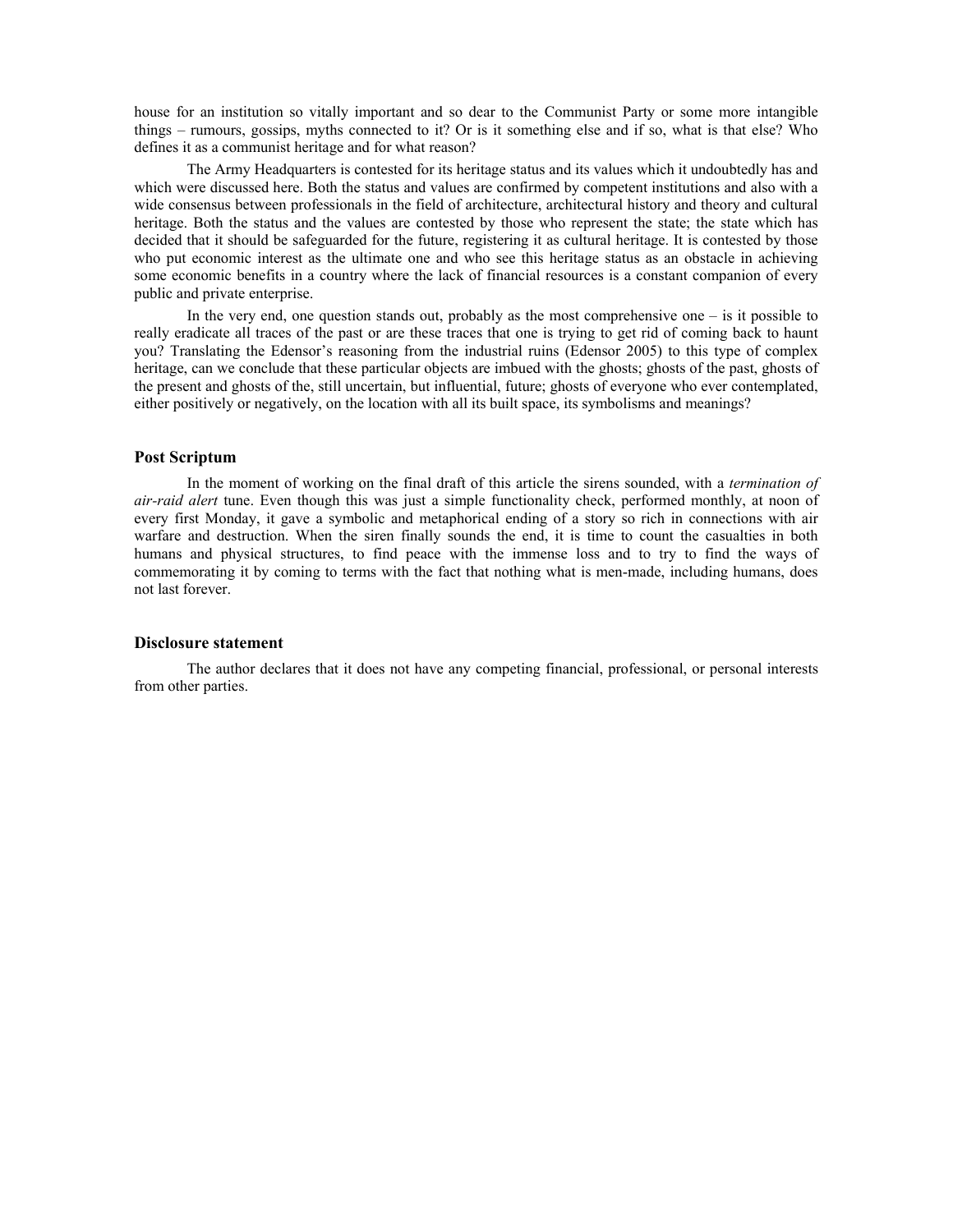#### **References**

- Belgrade Waterfront. 2014. *Belgrade Waterfront* [online], [cited 20 October 2014]. Belgrade Waterfront Internet presentation of a redevelopment project. Available from Internet: http://www.belgradewaterfront.com/Belgrade-Waterfront/1/Belgrade-Waterfront.shtml
- BEOBUILD. 2013. [online], [cited 20 October 2013]. Beobuild portal Construction projects and urban news from Belgrade. Available from Internet: http://www.beobuild.rs (in Serbian, Latin).
- BEOBUILD. 2014. *Šta mislite da treba raditi sa zgradom Generalštaba?* [online], [cited 20 October 2013 and 28 October 2014]. Beobuild portal – Construction projects and urban news from Belgrade. Available from Internet: http://www.beobuild.rs/read.php/704.html (in Serbian, Latin).
- Berman, R.A. 2010. Democratic destruction: ruins and emancipation in the American Tradition, Chapter 6 in J. Hell, A. Schönle. *Ruins of modernity*. Durham, London: Duke University Press, 104–117.
- Bevan, R. 2006. *The destruction of memory: architecture at war*. London: Reaktion Books.
- Blic online. 2013. *Šeik i Donald Tramp u borbi za zgradu Generalštaba*, [online], [cited 22 November 2013]. Available from Internet: http://www.blic.rs/Vesti/Drustvo/421746/Seik-i-Donald-Tramp-u-borbi-za-zgradu-Generalstaba. (in Serbian, Latin).
- Bogunović, S. 2005. Teorija pokrenutosti prostora, in S. Bogunović. *Arhitektonska enciklopedija Beograda XIX i XX veka,Vol. 3–Arhitektura, arhitekti, pojmovi*. Beograd: Beogradska knjiga, 1432–1441. (in Serbian, Cyrillic).
- Dobrović, N. 1998. Pokrenutost prostora Bergsonove dinamičke sheme Nova likovna sredina, Chapter in M. Perović, S. Krunić. *Nikola Dobrović: Eseji, projekti, kritike*. Beograd: Arhitektonski Fakultet Univerziteta u Beogradu, Muzej Arhitekture, 115–134. (in Serbian, Latin).
- Dobrović, N. 2001a. Tehnički opis Konkursnog projekta za zgrade Državnog sekretarijata za poslove narodne odbrane, Appendix 1 in B. Kovačević. *Arhitektura zgrade Generalštaba: Monografska studija dela Nikole Dobrovića*. Beograd: Novinsko-izdavački centar "Vojska", 165–172. (in Serbian, Cyrillic).
- Dobrović, N. 2001b. Tehnički opis Idejnog projekta za zgradu B Državnog sekretarijata za poslove narodne odbrane u Beogradu, Appendix 3 in B. Kovačević. *Arhitektura zgrade Generalštaba: Monografska studija dela Nikole Dobrovića*. Beograd: Novinsko-izdavački centar "Vojska", 175–181 (in Serbian, Cyrillic).
- DOCOMOMO. 2013a. *Heritage in danger* [online], [cited 08 June 2013 and 20 October 2014]. DOCOMOMO International Committee for documentation and conservation of buildings, sites and neighbourhoods of the Modern movement. Available from Internet: http://www.docomomo.com/heritage.php
- DOCOMOMO. 2013b. *Odluka o utrđivanju zgrada Generalštaba Vojske Srbije i Crne Gore i Ministarstva odbrane u Beogradu za spomenike culture.* [online], [cited 06 June 2013]. DOCOMOMO – International Committee for documentation and conservation of buildings, sites and neighbourhoods of the Modern movement. Available from Internet: http://www.docomomo-serbia.org/cms/wp-content/uploads/2005/02/03.jpg (in Serbian, Cyrillic).
- Edensor, T. 2005. *Industrial ruins spaces, aesthetics, and materiality*. Oxford,U.K.: Berg.
- Hell, J.; Schönle, A. 2010. *Ruins of Modernity*. Durham, London: Duke University Press.
- ICOMOS. 2013. *Declaration of Dresden on the "Reconstruction of Monuments Destroyed by War" (1982)* [online], [cited 06 June 2013]. ICOMOS – International Council on Monuments and Sites. Available from Internet: http://www.icomos.org/en/charters-and-texts/179-articles-en-francais/ressources/charters-and-standards/184-thedeclaration-of-dresden
- Jovanović-Weiss, S. 2000. NATO as architectural critics, *Cabinet Magazine* [online], [cited 08 June 2013]. Available from Internet: http://cabinetmagazine.org/issues/1/NATO.php
- Kovačević, B. 2001. *Arhitektura zgrade Generalštaba: Monografska studija dela Nikole Dobrovića.* Beograd: Novinskoinformativni centar "Vojska". (in Serbian, Cyrillic).
- Kulić, V. 2010. Prostor u kretanju, *Republika Glasilo građanskog oslobađanja* [online], [cited 08 June 2013]. Available from Internet: http://www.republika.co.rs/476-477/21.html (in Serbian, Latin).
- Macdonald, S. 2009. *Difficult heritage: Negotiating the Nazi past in Nuremberg and beyond*. Milton Park, Abingdon, Oxon: Routledge.
- Matejić, M. 2012. Prilog proučavanju zgrade Generalštaba arhitekte Nikole Dobrovića: koncept i iskustvo prostora*. Hаслеђе, XIII* [online], [cited 10 June 2013]. Available from Internet: http://beogradskonasledje.rs/publikacije/casopisnasledje/nasledje-broj-xiii (in Serbian, Cyrillic).
- Matejić, M. 2010. *Zgrada Generalštaba arhitekte Nikole Dobrovića Evolutivni model rekonstrukcije argumentativni esej* [online], [cited 10 June 2013]. Arhitektonski Fakultet Univerziteta u Beogradu. Available from Internet: http://prometheus.arh.bg.ac.rs/upload/1112/Doktorske/matejic\_ marko\_zgrada\_generalstaba\_nikola\_dobrovc.pdf (in Serbian, Cyrillic).
- Mučibabić, D. 2013. Generalštab ujedinio arhitekte, *Politika online* [online], [cited 21 February 2013]. Available from Internet: http://www.politika.rs/rubrike/Drustvo/Generalstab-ujedinio-arhitekte.html (in Serbian, Cyrillic).